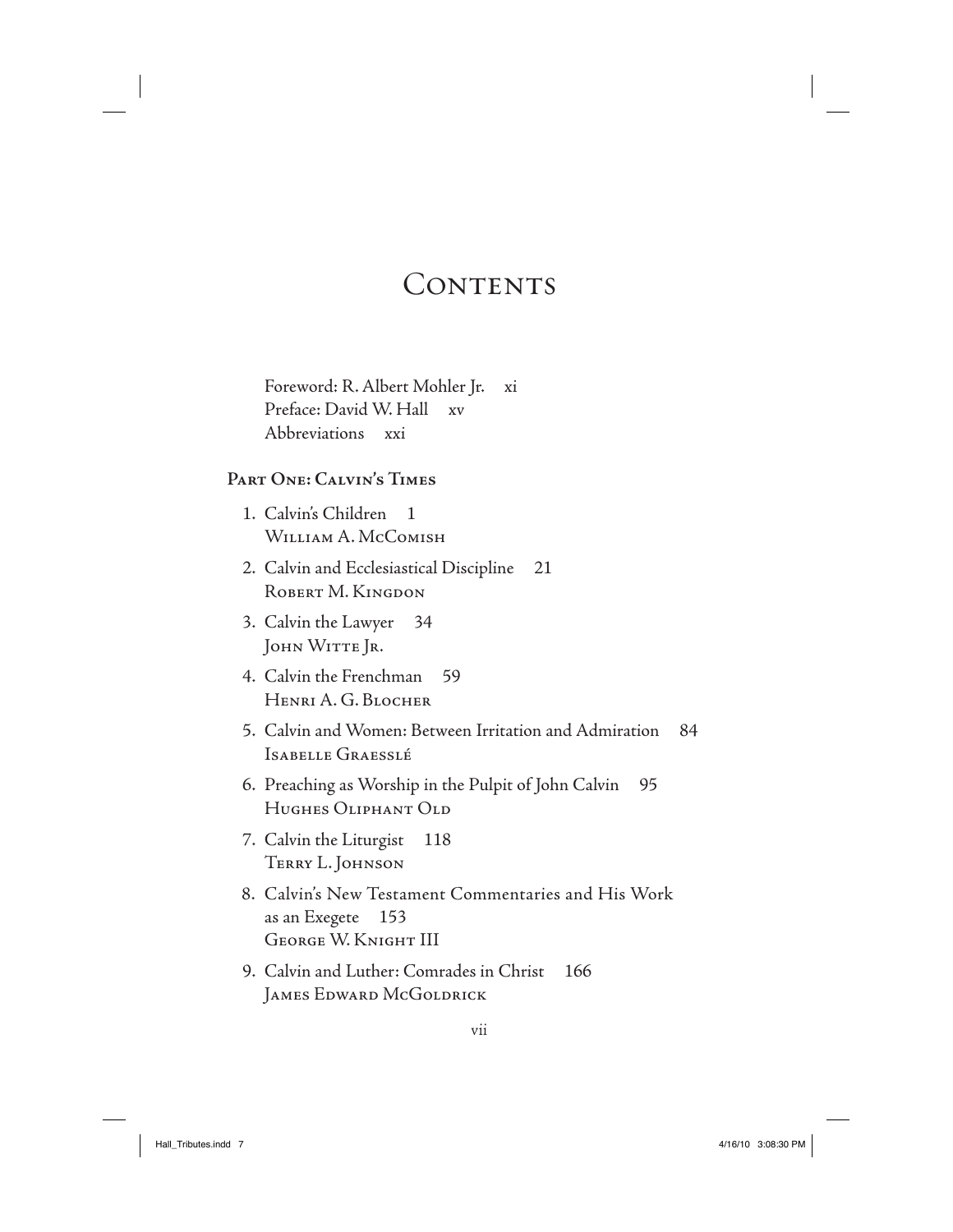#### $Contents$

## PART TWO: CALVIN'S TOPICS

- 10. The Catholicity of Calvin's Theology 189 DOUGLAS F. KELLY
- 11. John Calvin on Sacred and Secular History 217 RICHARD BURNETT
- 12. Calvin's Principle of Worship 247 R. SCOTT CLARK
- 13. Calvin's Doctrine of Assurance Revisited 270 ANTHONY N.S. LANE
- 14. Calvin's Principles of Governance: Homology in Church and State 314 DAVID W. HALL
- 15. Prayer in Calvin's Soteriology 343 JAE SUNG KIM
- 16. John Calvin's Doctrine of Scripture 356 A. T. B. McGowan
- 17. Calvin's Eucharistic Ecclesiology 381 MICHAEL HORTON

## **PART THREE: CALVIN TODAY AND TOMORROW**

- 18. Calvin Bibliography 419 RICHARD C. GAMBLE
- 19. Consistently Contested: Calvin among Nineteenth-Century Reformed Protestants in the United States 435 DARRYL G. HART
- 20. Calvin's Impact on the Arts 464 WILLIAM EDGAR
- 21. Calvinism in Asia 487 JAE SUNG KIM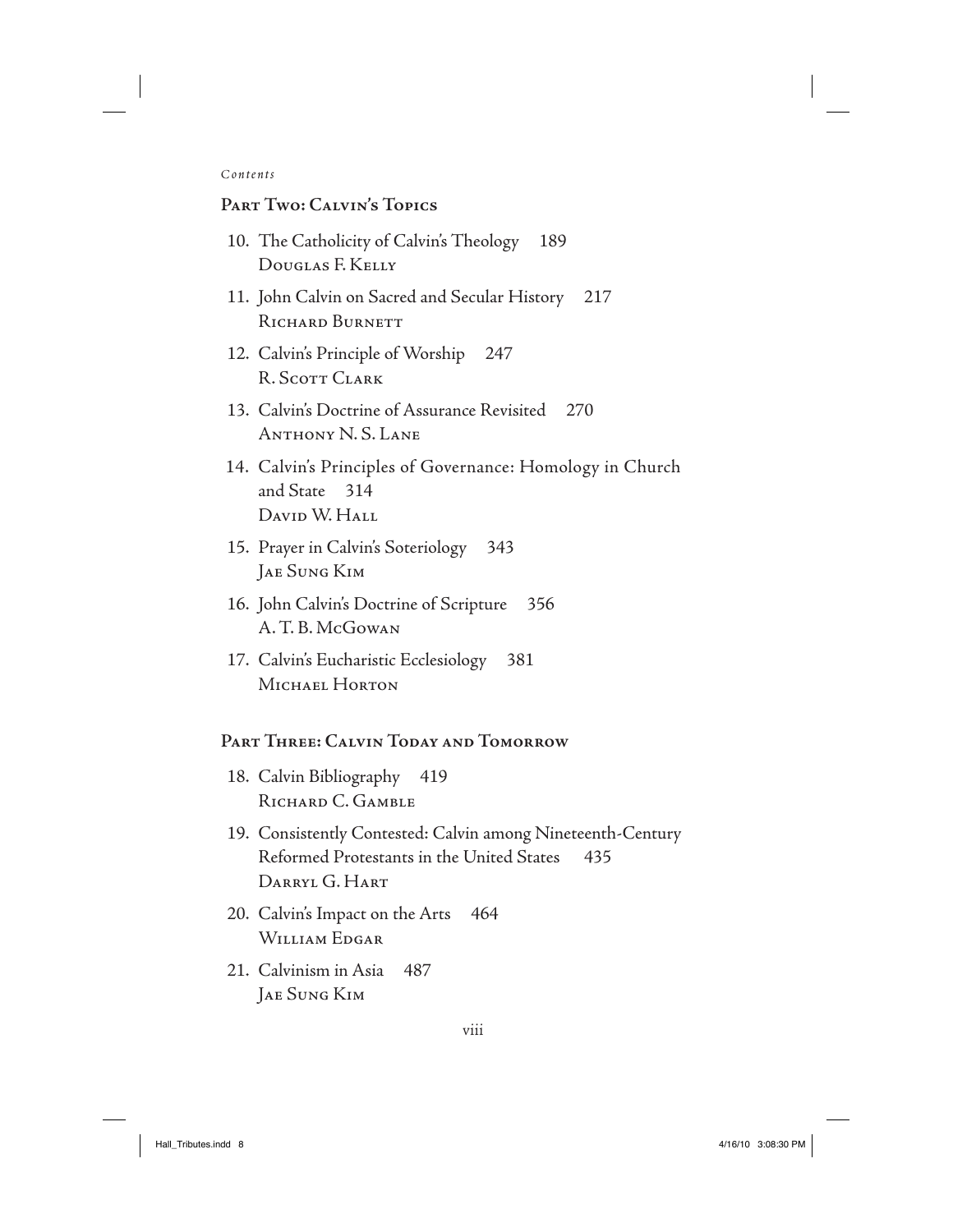$Contents$ 

- 22. Union with Christ in Calvin's Theology: Grounds for a Divinization Theory? 504 BRUCE L. McCORMACK
- 23. See You in Heaven: Calvin's View of Life, Death, and Eternal Life 530 HERMAN J. SELDERHUIS

Appendix: Original Schedule of Calvin500 Tribute Conference 547 Index of Scripture 551 Index of Subjects and Names 553 Contributors 567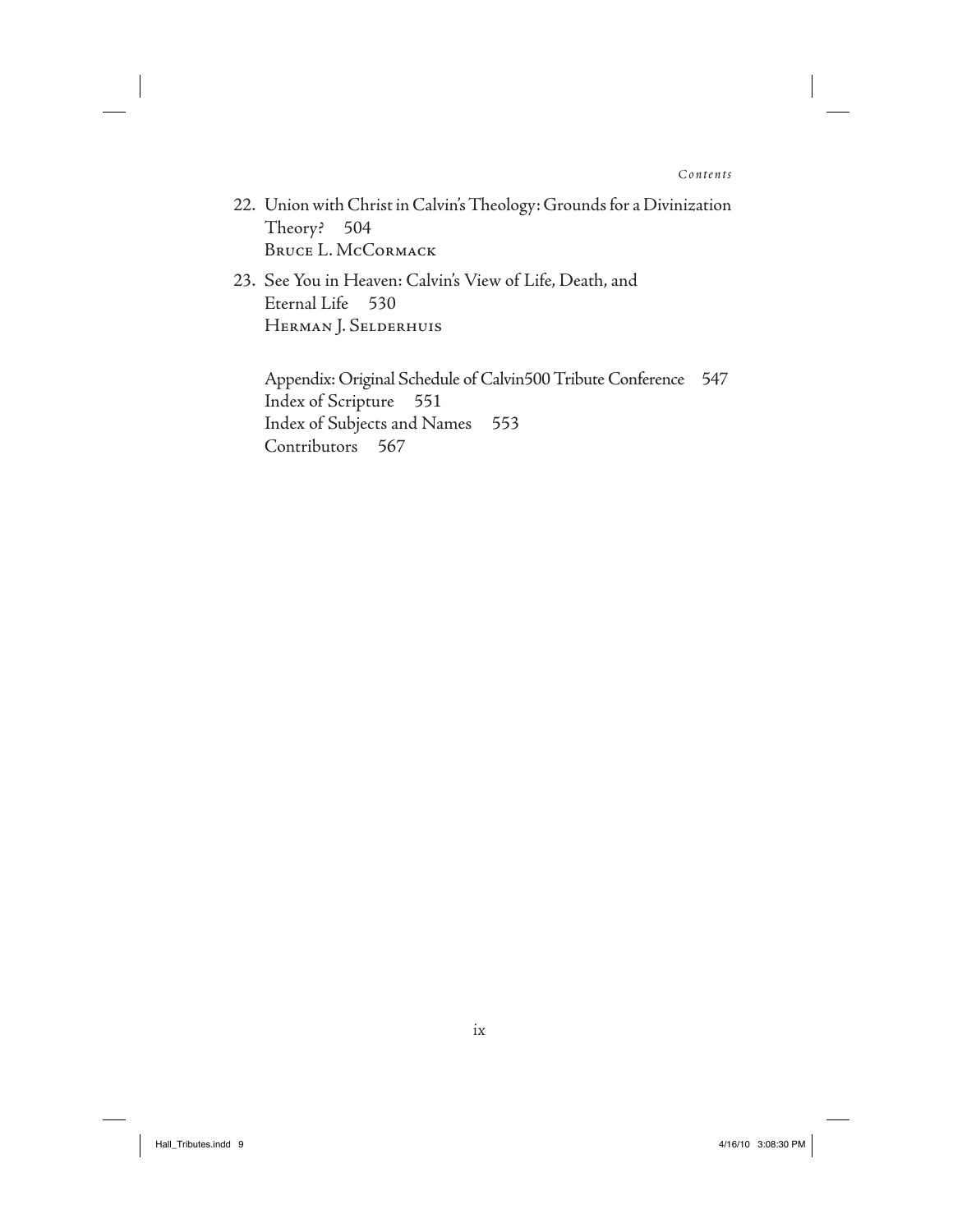# $\overline{I}$

# CALVIN'S CHILDREN

## WILLIAM A. MCCOMISH



his essay concerns the spread of John Calvin's ideas in the world. It is not based on a narrow study of a particular aspect of Calvin's life or work but rather provides a wide-ranging survey of Calvinist influence on the development of modern civilization.I am profoundly grateful to Dr. David Hall for his invitation to be a keynote speaker at the Calvin500 celebrations. I am deeply aware of the honor that he has shown me, and I believe that this invitation, and this essay that I now present to you, represents an "action de grace" or thanksgiving. It is also a confession of my faith, and it is a conviction statement. If it were not for Calvin and his successors,I would not be what I am.If it were not for Calvin and his successors—whom I have chosen to call his "children"—the modern world would be a much more primitive and barbarous place than it is. If we look only at the sixteenth century and look only at Geneva or at theology, then we are lost in a time warp and will never know who we are or from where we have come.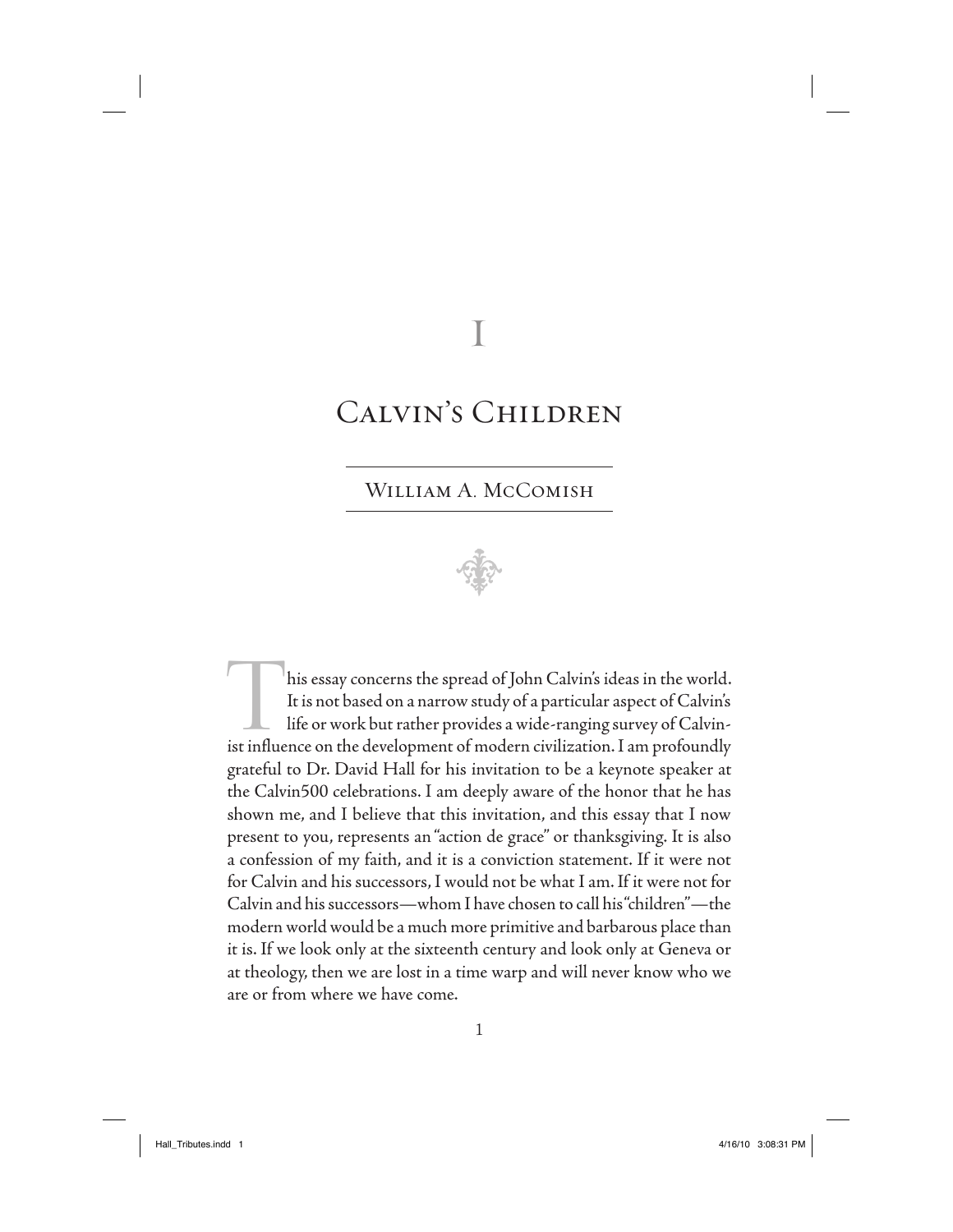We are gathered here today on sacred ground—not that Calvinists have sacred ground, but we are here where it all began and in buildings that are powerful symbols for us all. My time frame is five hundred years and my field the whole world.In this conference we are aware of the great Latin motto of Geneva, Post tenebras lux,"Light comes after darkness," but I would like to place this article under the magnificent motto of my old and battered home city of Belfast in Northern Ireland, Pro tanto quid retribuamus,"For what we have received let us be truly thankful."

It is not enough to regard Calvinism as a purely academic theological system. From its beginnings in Geneva it had a strong practical application in human life in the real world. Calvin, I believe, was the greatest Christian theologian since St. Paul, and his work has ensured that for five centuries his followers have benefited from a vision of Jesus Christ that is more true, more accurate, and more clear than any other. But this revolutionary mind-set has not been confined to academic theologians. The kind of responsible middle-class peoplewho acceptedCalvinism then went out into the world with a living faith to serve their Master, Jesus Christ, in the world.I am reminded of the great question of Isaiah 53:1: "Who hath believed our report? and to whom is the arm of the L revealed?"  $(\kappa_{\rm IV})$ .

Calvinists have lived in many countries and worked in many areas. The Calvinist principle of individual responsibility has led to wave after wave of Presbyterians turning their faith into practice in many different fields—and I will cite examples such as those of banking, politics, business, political thought and democracy, human rights, education, and Bible translation, printing, distribution, and reading. This is the topic of my present essay,which is also very personal.It is my own selection of a very few iconic women and men who, I believe, carry the heritage of Calvin's work in Geneva.In a verymodestway I amfollowingTheodore Bezawhen he wrote his *Icones* of 1580.<sup>1</sup> Some of my choices may surprise you, and fraternally, I suggest that creating your own list to celebrate Calvin500 would be a worthy exercise.

<sup>1.</sup> Theodore Beza, Icones id est verae imagines virorum doctrina simul et pietate illustrum . . . quibus adiectae sunt nonnullae picturae quas Emblemata vocant (Geneva, 1580).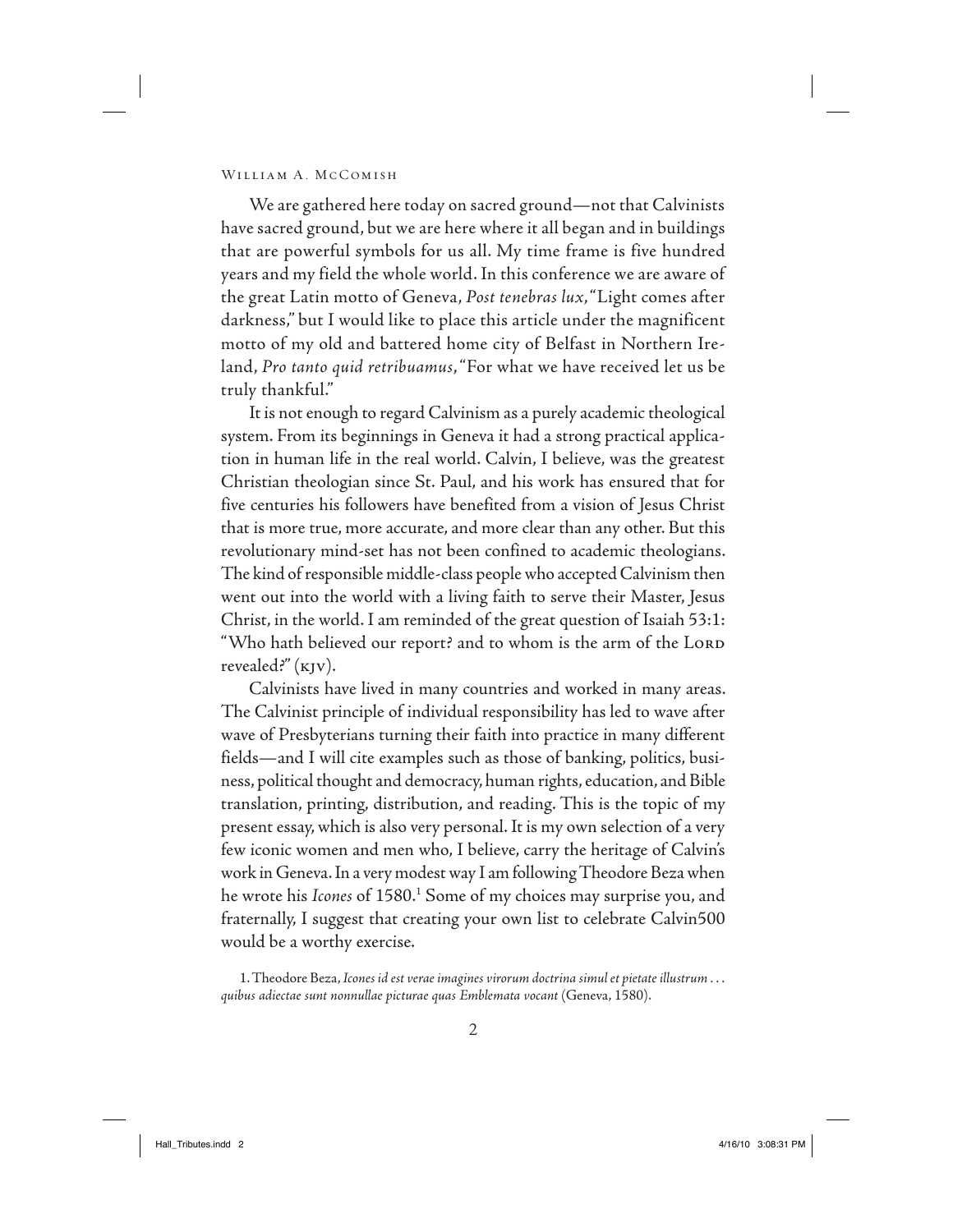Presbyterians, Calvinists, are not called to celebrate their own vision of the past. Rather, we are called to strive for God's kingdom in our own place and in our own time. But it is part of the pleasure of this fifth centenary to look back and not only to draw strength from the past but to gather strength to face an uncertain future. It is not my intention to produce a panegyric of Calvinist history, and this is my first caveat: Calvinists have made plenty of mistakes. Do we not, after all, believe that we are fallen, imperfect creatures that can be saved only by the grace of God? Yet one major feature of Calvinism has been the evolution of our practice, and we will see how the application of Calvinist faith to resistance theory or to human rights has changed over the centuries. This is normal and admirable. It must not be thought that Calvinism has always spoken with one voice; it has always been plural. It is an old joke, but a truth, that where you have three Presbyterians, you have five points of view! This is not a weakness but a strength.Calvinism and Presbyterianism are not authoritarian systems in which clone-like sectarians endlessly repeat a truth that they have been taught by their guru. Calvinists have seized a theological truth, and this truth has set them free to use their individual responsibility to apply a multitude of attitudes and solutions to the problems and challenges of the world.

My second caveat is to point out that although I believe Calvinism to be the primary force for progress in human society,I do not do so in any sectarian way.We are not alone in doing good and improving the lives of people. Who can ignore the work of the Quakers, the Methodists, and the Catholics, as well as secular groups and other faith families?

My third caveat is to state clearly that this essay is by no means exhaustive. Millions of women and men have lived lives far from the limelight but have put their faith into practice in modest, limited circumstances known perhaps only to themselves and to God. Calvinism at its best is a mass movement, not an elitist one. To concentrate on a few interesting people is not to decry or to diminish the rest. All, in Calvinism, are equal in the sight of God. I must add that one major difficulty for me in writing this essay is that there is simply too much to say. There are too many people to whom I would like to introduce you! We are in very good company.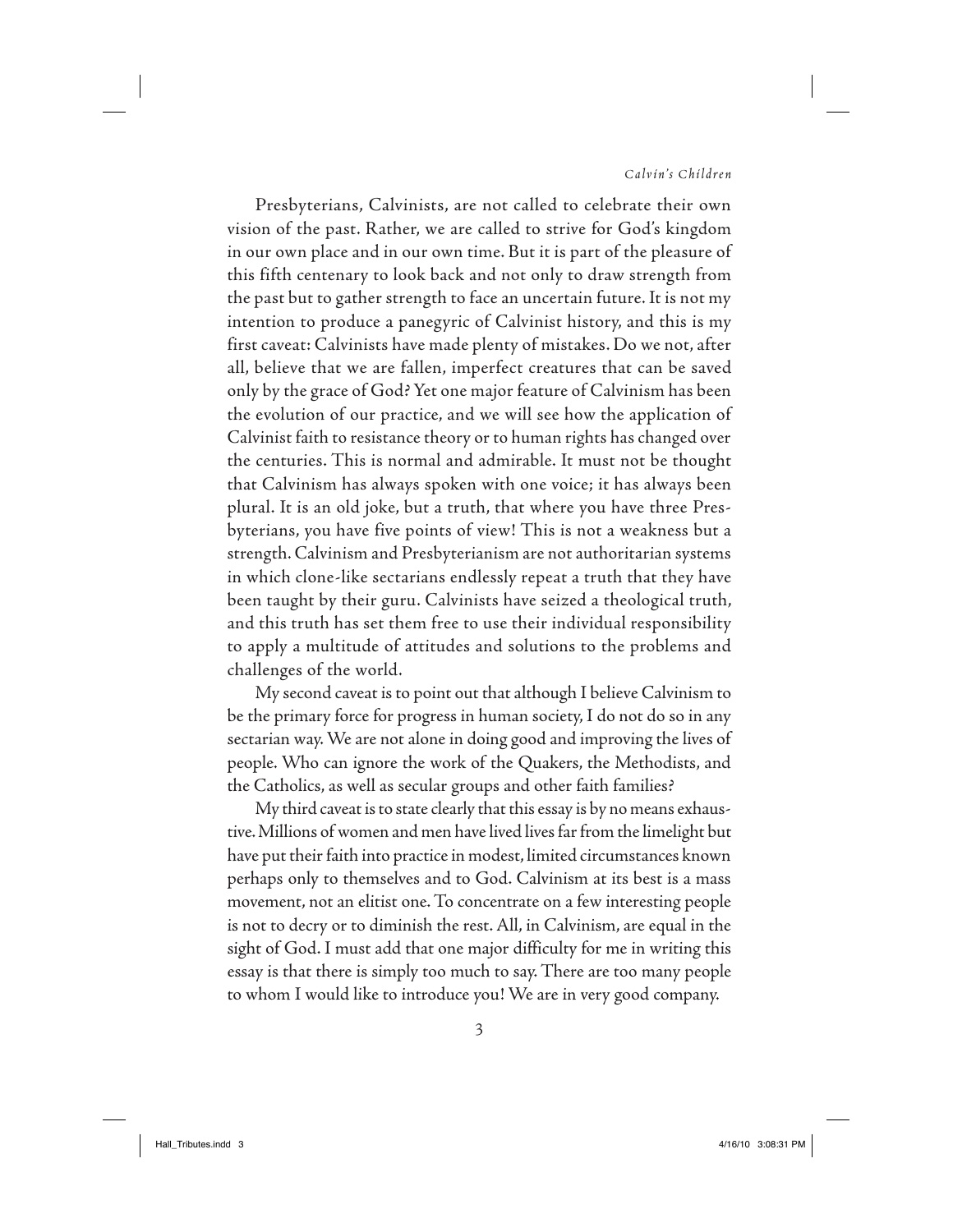## **Beginnings**

The history of Calvinism really begins with the cataclysmic plague of the fourteenth century—the Black Death that wiped out a third, a half, perhaps two-thirds of the population of Europe. All figures are inaccurate, since there were so many dead that they could be neither counted nor buried. What is clear is that the Black Death spelled the end of the feudal system in western Europe. The system that had developed (after the fall of the late Roman empire) of the illiterate lord in his castle and the illiterate serfs laboring in the fields broke down for good. The towns sprang up, and a new, literate middle class came into being: the merchant, the trader, the industrialist, the banker. For the first time in a thousand years, literacy was not confined to the church. A literate, secular middle class now took life and religion seriously, wanted to read the Bible, hear intelligent sermons, and take part in the government of the church, as well as to have responsibilities in business and government. It was this new, urban middle class that became Protestant, in Hamburg, Zurich, Venice, and Amsterdam; in Edinburgh, Lausanne, Philadelphia, and Debrecen; and in Geneva—which is the perfect example because in 1536 the new middle-class citizens overturned an aristocratic civil government and Roman ecclesiastical government to take control of both themselves.

## **The Bible**

Calvinists were not the first or the only translators of the Bible. The fourth-century Biblia Vulgata of Jerome contained many errors, but had been used for centuries.The wave of Greek-speaking scholars who came to western Europe in the mid-fifteenth century following the fall of Constantinople to the Turks stimulated the rediscovery of Greek texts in Renaissance Italy, notably at Florence and Ferrara. Theologians produced Greek New Testaments that were the basis of Protestant biblical scholarship. Erasmus's Greek New Testament was published in 1516 and was contemporary with the Complutensian Polyglot of the Spanish Cardinal Ximenes of 1522, published after twenty years of labor. Calvinist seminaries, including the Genevan Academy (founded by Calvin in 1559),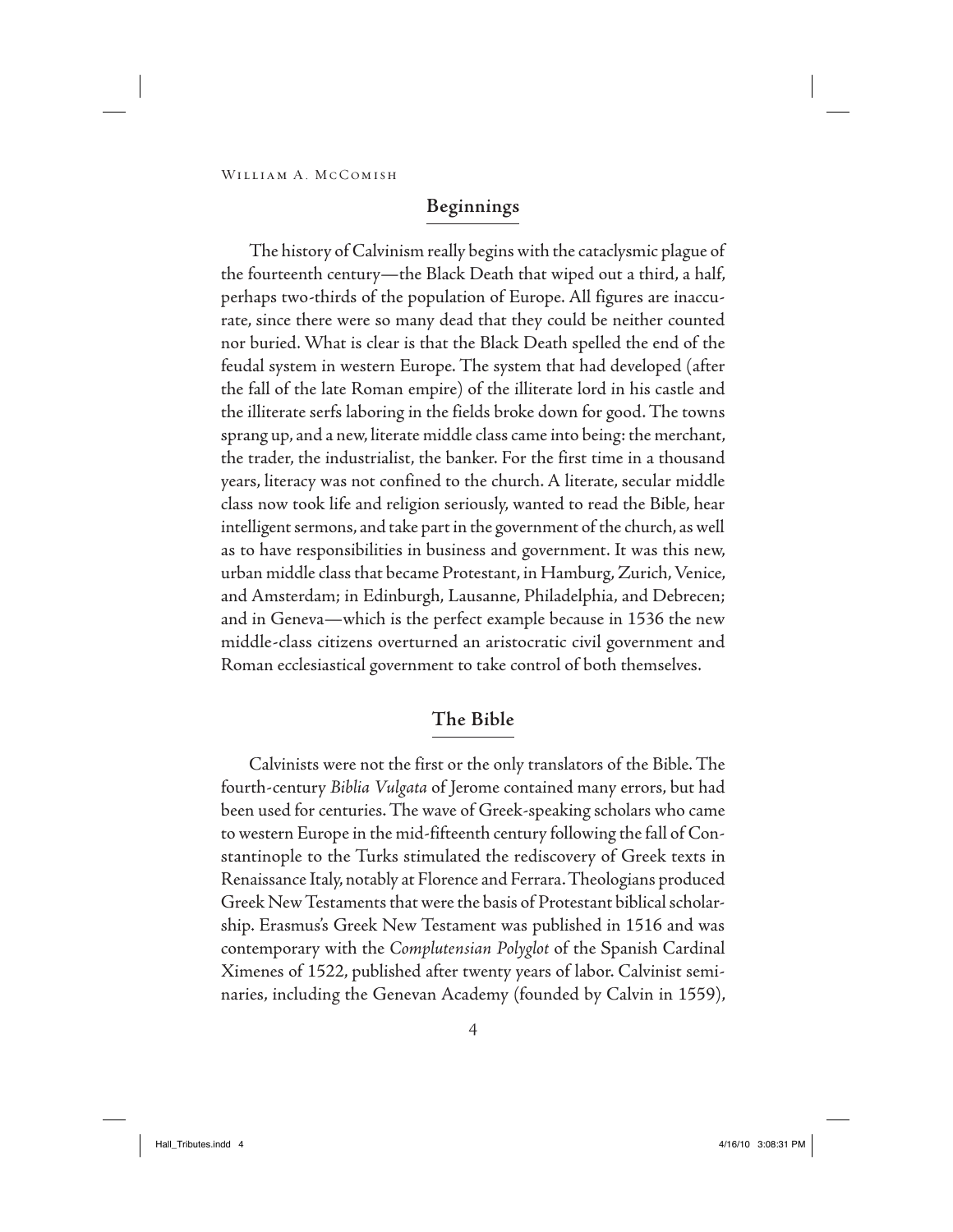taught from the Greek text. Theodore Beza published his Greek New Testament in  $1565<sup>2</sup>$ 

The method of teaching was to develop propositions from the text that were formed into commonplaces and theses that were then developed into doctrines.This propositional form of revelation was controlled by a Melanchthonian hierarchy in the use of the books of the Bible.Calvin and others taught that if the Epistle to the Romans were properly understood, it would enable understanding of the whole Bible. The first and fourth Gospels were next in the order of authority, with the rest of the New Testament following, and the Old Testament following after that.

Comprehension of the biblical text was essential to the Calvinists for two reasons. The first was that Calvin and his associates understood clearly that the education of the clergy was essential to the Reformation's survival. In an increasingly educated secular world, people would listen only to properly trained ministers. The Genevan Academy attracted hundreds of young men from all over Europe and sent them out to preach the Word. Preaching was popular and an essential part of the life of the Calvinists—as it is today.The second reason was that private Bible study, alone or in the family circle, was encouraged and indeed required. Thus, translations were necessary as furnishings for church and home. The Calvinists became the greatest preachers and biblical translators in history. Bibles in French, English, and Italian were translated in Geneva.Calvin's own cousin Olivetan published a French translation in 1535. It was in Geneva that Robert Estienne, one of Calvin's followers, first divided the Bible into chapter and verse in his 1551 New Testament. Many other translations followed: an Irish version by 1602 and a Lithuanian version by 1662, <sup>3</sup> aswell as Dutch (authorized by the Synod of Dort),Hungarian, Spanish, Polish, German—many in several versions, but all inspired by the Calvinist hunger to know and to practice the will of God. The vast

2. For all editions of the Bible, the best source is still the classic Thomas H. Darlow and Horace F. Moule, Historical Catalogue of the Printed Editions of Holy Scripture (London: Bible House, British and Foreign Bible Society, 1905–11). A good recent book on Beza is A. Dufour, Théodore de Bèze Poète et théologien (Geneva: Droz, 2006).

3. Stanislaus Kot, La Réforme dans le Grand-Duché de Lithuanie (Brussels, 1953); Henry Hall, An Account of the Translation of the Bible into the Lithuanian Tongue (Oxford, 1659); R. Steele,"Materials for the History of the Lithuanian Bible," The Library, January 1907.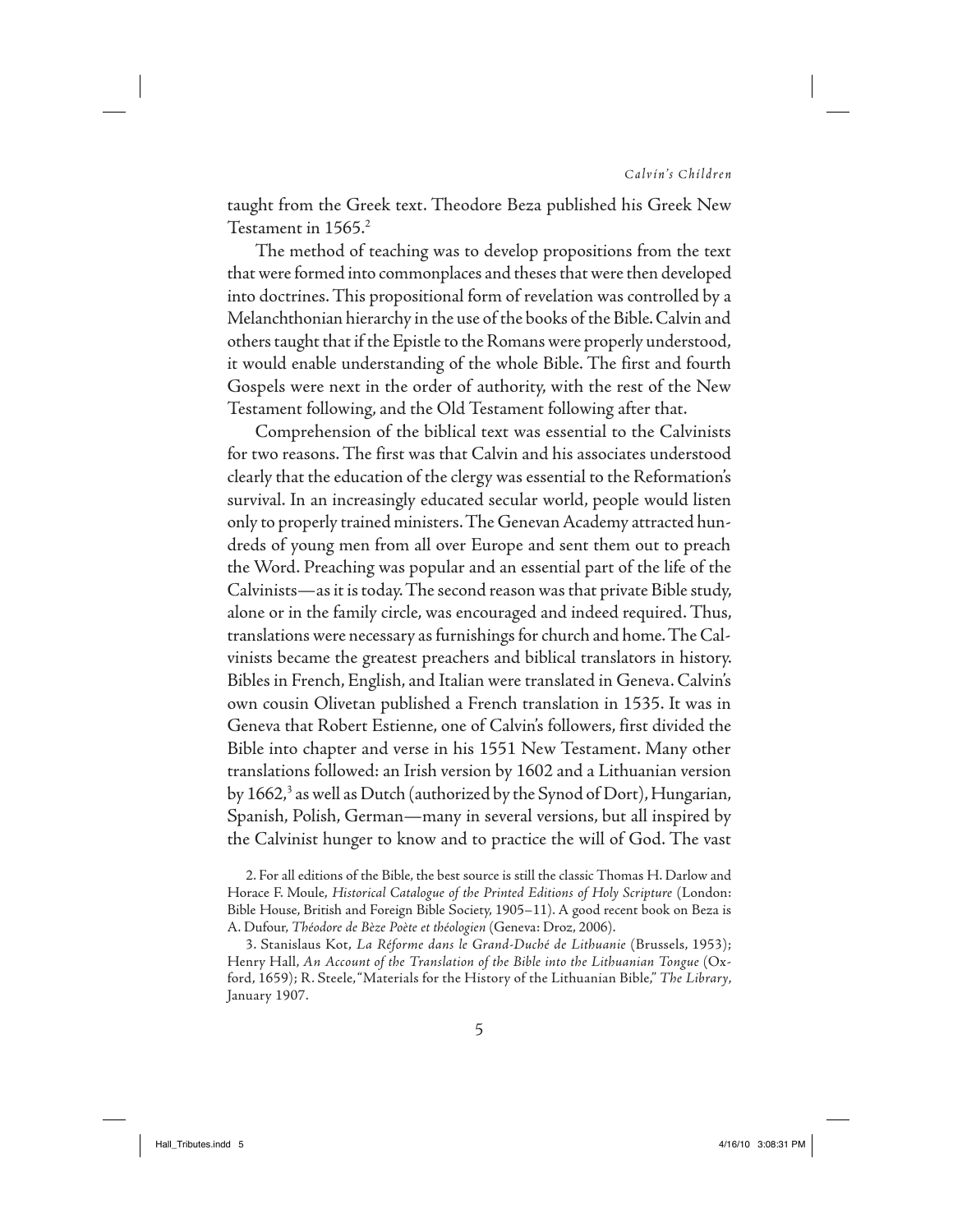amount of work involved in the making of these translations will never be known, but we can glean some idea of their success by looking briefly at two Bibles.

The Geneva English Bible was published by a group of exiles fleeing the persecution of the Catholic Mary Tudor in 1560. It is popularly known as the"Breeches" Bible because in Genesis 3:7 Adam and Eve made themselves breeches to cover their nakedness. But for fifty years it was the standard Bible in English and was reprinted some 160 times, making it one of the best sellers of all time.Its influence on the Protestant mind-set of the British is incalculable, especially when we realize that it was not simply the text that was reproduced but vast numbers of marginal notes inspired by Calvin, Beza, and Olivetan. James VI and I, who did not much like Presbyterians, wrote that the notes were "very partial, untrue, seditious, and savouring too much of dangerous and traitorous conceits," 4 which is high praise indeed!

Another Bible with a specifically Genevan origin was that of Giovanni Diodati, a professor in the Genevan Academy and a delegate to the Synod of Dort. Diodati rapidly translated the New Testament into Italian in 1607 to support a Protestant conspiracy to take control of the Venetian Republic, where there were many Protestants among the ruling classes. Unfortunately, the conspiracy failed, but the Diodati Bible remained the standard translation used by Italian Protestants until our own day. 5

These are only two Bibles; each Bible has its history. The outlines of the history of the Breeches and the Diodati Bibles arewoefully inadequate, but I hope they begin to show the determination of those whom I have chosen to call "Calvin's children."

The reading and the preaching of the Word $6\,$  was at the center of all Calvinist worship, life, and work. It is still our specificity. The serious-

<sup>4.</sup> An interesting discussion of preaching in seventeenth-century England, which underlines the importance of the Geneva Bible, is to be found in Christopher Hill, Society and Puritanism in Pre-Revolutionary England (London: Panther Books, 1964).

<sup>5.</sup> William A. McComish, The Epigones (Allison Park, PA: Pickwick Publications, 1989).

<sup>6.</sup> See the answer to question 89 of the WSC:"The Spirit of God maketh the reading, but especially the preaching of the Word, an effectual means of convincing and converting sinners, and of building them up in holiness and comfort, through faith, unto salvation."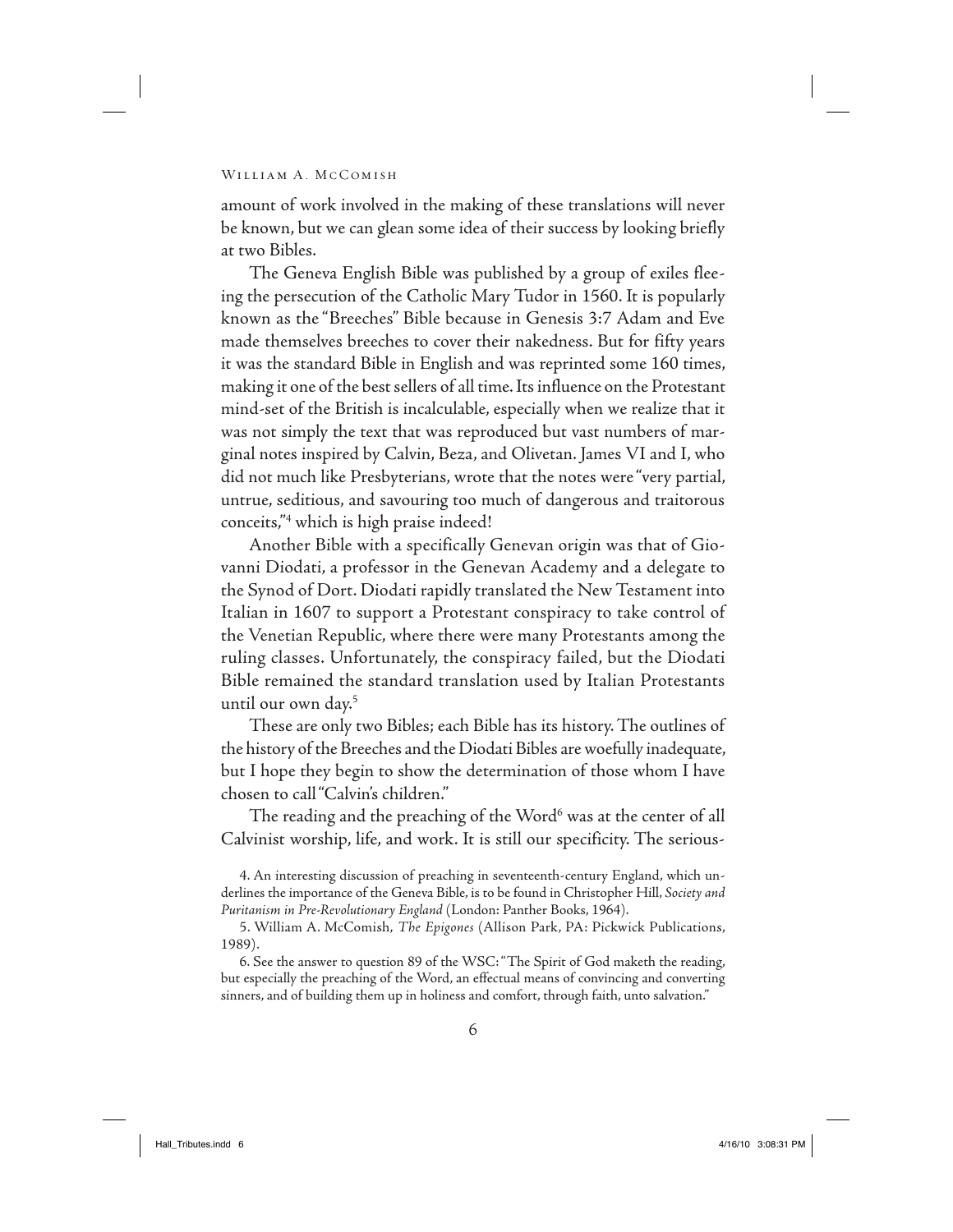ness and skill of those involved in this effort make it a summit of human achievement. And it is from this achievement that all else follows.

## **Political Thought**

Calvin was a practical man in a real situation. He was not simply an academic theorist meditating in his office on the state of the world. Calvin dealt with the real problems of the real city of Geneva at many levels, not only theologically but practically, in matters as diverse as economics and education.We will discuss these matters later on, but what I want to consider now is Calvin's attitude to political power, comprising his thoughts on resistance against tyrants and democracy.

## **Democracy and Resistance**

I have no doubt that Calvin was a democrat. Democracy is no one thing but has an infinite number of applications and functions.But in the basic sense that Calvin opposed autocratic government in the church and in the state and believed in the rule of the majority and the right of protest, he was a democrat.We can see this very simply in the archetypal Calvinist institution of the Company of Pastors. The executive function of the group is exercised by the whole group in discussion and not by a bishop, and one member of the group is equal to another. All power ultimately comes from God. This is as true, of course, in secular as in ecclesiastical matters. Calvin in his Institutes praises the work of the Genevan Petit conseil, where responsibility is shared by a number of people. <sup>7</sup> He wrote that a system composed of a mixture of aristocracy (not hereditary aristocracy but rather the body of believers) and democracy is the ideal.<sup>8</sup> But Calvin was faced with the harsh political realities of sixteenth-century Europe. His reading of Scripture led him, like Martin Luther, to state that kings were to be obeyed and that even bad magistrates were to be obeyed.

<sup>7.</sup>Classic study of Calvin's political thought in J.W. Allen, A History of Political Thought in the Sixteenth Century (London: Methuen, 1928 [and many reprints]).

<sup>8.</sup> John Calvin*, Institutes of the Christian Religion,* ed. John T. McNeill, trans. Ford Lewis Battles (London: SCM Press, 1961), 4.20.8.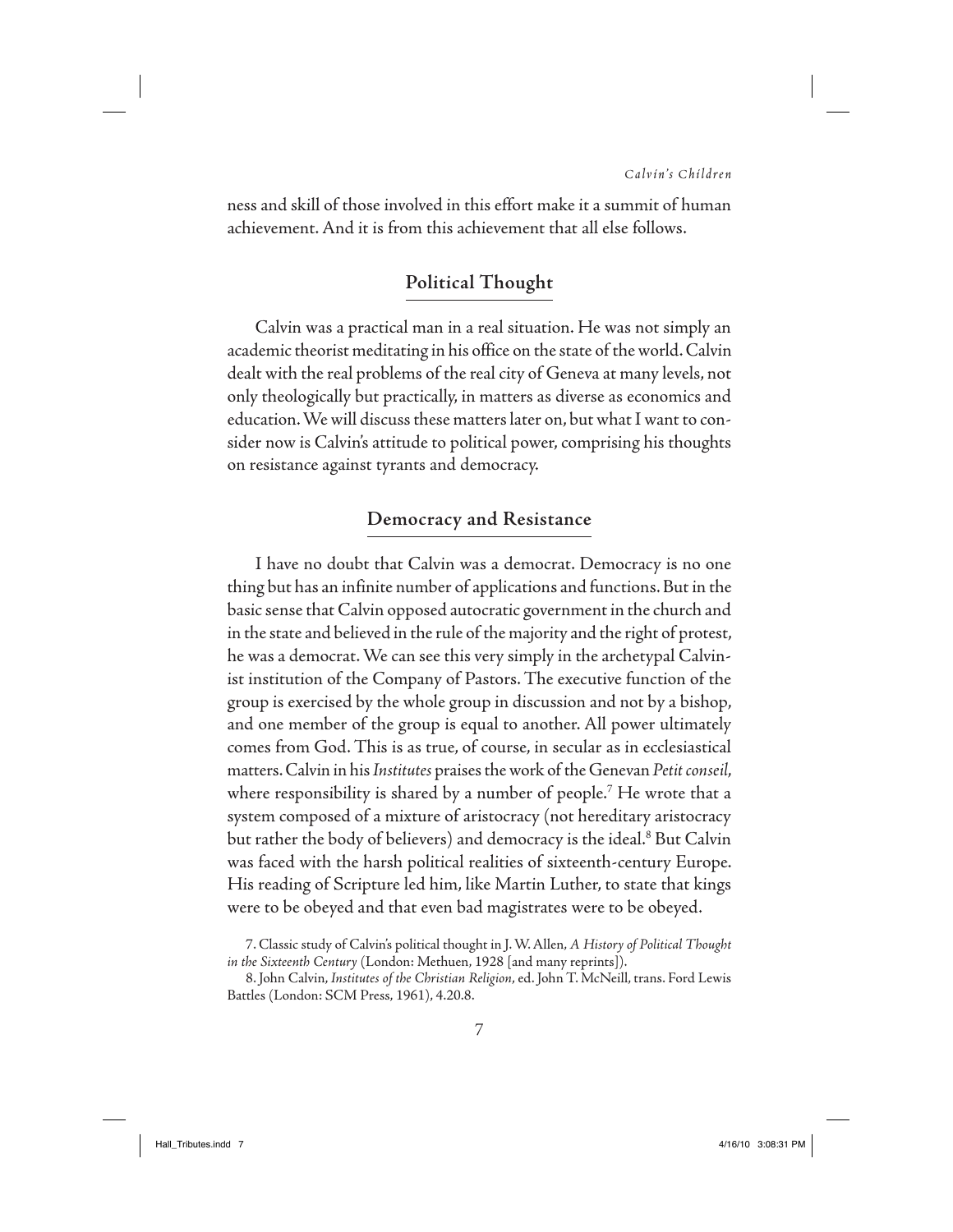But what should be done in a situation of intolerable injustice—for instance,when members of the true church were being persecuted? How was tyranny to be resisted? Calvin, from the more-or-less secure city of Geneva, where secular and religious governments were fused in the Supreme Council, suggested that it was the Christian duty of elected magistrates to resist tyranny. But what if you were a Scot, a Dutchman, or a persecuted French Protestant? Calvin's doctrine of opposition to tyranny was essentially passive and based on medieval political thought as expressed in the editions of the Institutes printed in 1539, 1543, and 1550. But in the 1559 edition he seems to suggest for the first time that the elect have a right to rebel if an ungodly tyrant orders them to break God's law. <sup>9</sup> This idea is repeated in a stronger form in a 1561 writing on Daniel.This was the period when the political and religious struggle was coming to a head in Scotland and the wars of religion were beginning in France.An evolution from Calvin's own doctrine began in his own lifetime as the Scotsman John Knox used his Calvinist faith to resist autocratic and, as he saw it, ungodly government. Scotland, with the encouragement of Knox, was the first country where the Calvinists were strong enough to rise against government, closely followed by the French Huguenots $10$ and the Dutch Protestants $^{11}$  in 1566.

This right of rebellion, or resistance theory, became typical of Calvinists after 1560. One original aim in each case was to install some form of theocentric model after the Genevan experiment. The idea of the ideal state was one in which the ruler would protect and promote the true church. The magnificent final passage in the anonymous 1578 French Protestant work *Vindiciae contra tyrannos<sup>12</sup> illustrates the political* ideal for sixteenth-century Calvinists: "Piety bids us maintain the Law and the Church of God: justice demands that we bind the hands of the

9. Ibid., 4.20.3–7. See also T. H. L. Parker, John Calvin (London: Dent, 1975), passim.

10.Allen, A History of Political Thought in the Sixteenth Century, pt. 2.See also John Bowle, Western Political Thought (London: Methuen, 1947 [and reprints]).

11. Much material, but read Johan H. Huizinga's long essay "Dutch Civilisation in the Seventeenth Century," in Dutch Civilisation in the Seventeenth Century, and Other Essays (London: Collins, 1968).

12.Anonymous,Vindiciaecontra tyrannos, sive de principis in populum populiquein principem legitima potestate, Stephano Junio Bruto Celia auctore (Bâle, 1579 [Latin]; 1581 [French]).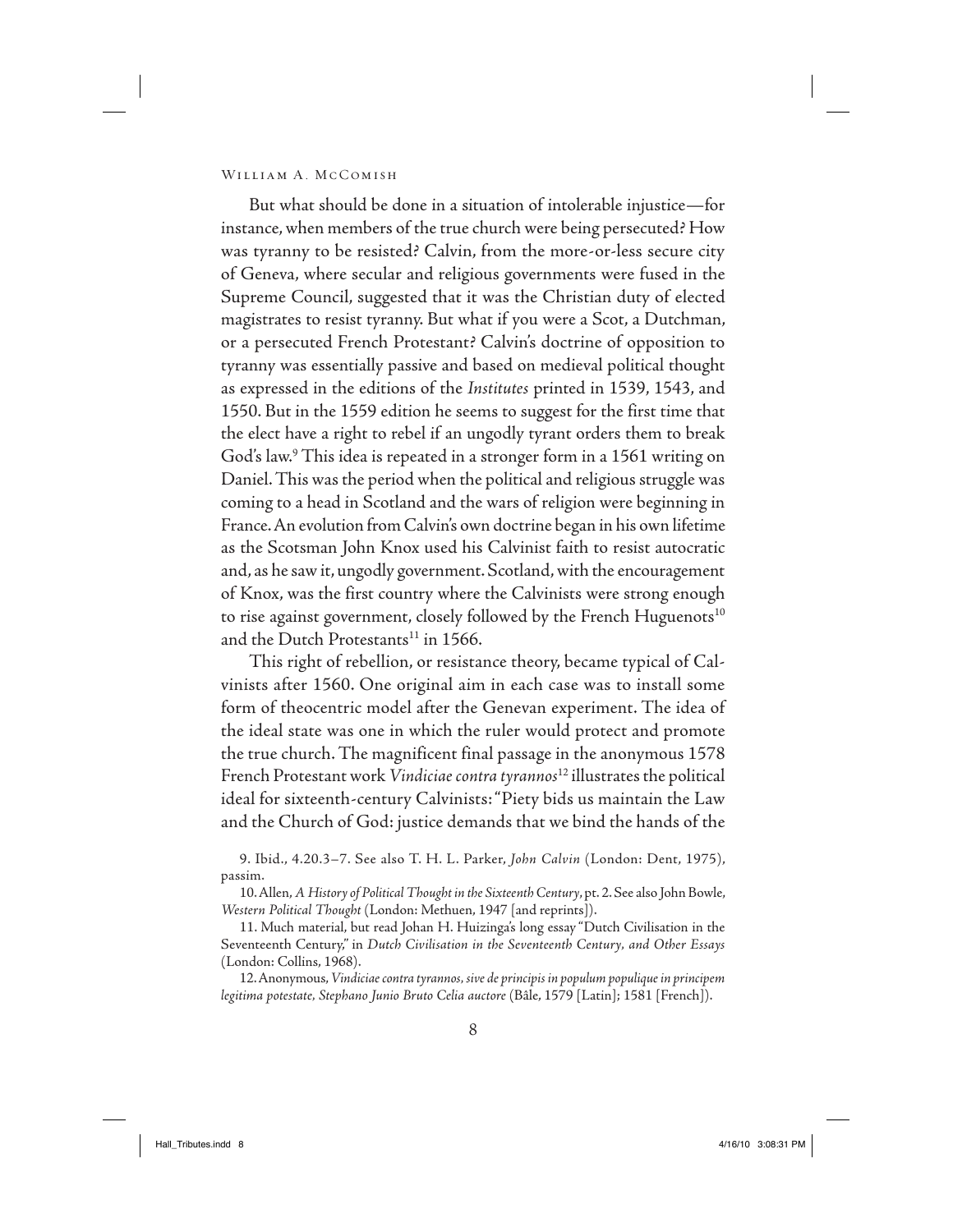tyrant who would destroy all right and all good government: charity requires that we lend a hand to lift up the fallen. Those who make no account of these things would drive piety, justice and charity from the world." Government is concerned not only with religion but also with justice and with welfare.

These were very advanced ideas for the time, as they still are in many countries. Too much may be made of the difference between Calvin and the Calvinists in the matter of political thought.They were in different situations, and ideas were evolving. The basic principle is that tyranny is not the will of God, who will himself judge the tyrant, and that the godly have the duty to resist by passive or active means. Many Protestants had to live as minorities in Roman Catholic or Muslim countries in either western or eastern Europe, and from these communities comes the idea of demanding freedom of conscience and the rights of minorities, law being applied to protect the rights of the individual as well as the community. This was the real beginning of the secular concept of human rights.<sup>13</sup> A clear thread can be traced from the sixteenth-century Calvinists to the modern concepts of democracy with their protection of minority rights. It is no surprise to note that Jean-Jacques Rousseau, who promulgated the idea that government is a social contract between ruler and ruled, was baptized in St. Pierre Cathedral or that the father of American democratic theory, James Madison (1751–1836), who argued for the rights of minorities and individuals to protect them from tyranny in his great papers in The Federalist, was a Presbyterian. 14

Let me now introduce you to a few more of Calvin's children who have striven for human rights, liberty, democracy, and justice in many lands. They have not struggled alone but are an essential group in the establishment of a just and democratic world. I believe that they are the sine qua non, the group without which there would have been nothing. I cannot see democracy arising from any other European or Asiatic faith family without these impulses.

<sup>13.</sup> Bowle, Western Political Thought, bk. 3, chap. 2.

<sup>14.</sup> The Federalist papers date from 1787 to 1788. Madison, fourth president of the United States, 1751–1836, wrote about a third of them. They are the basis for American pluralist republican democracy.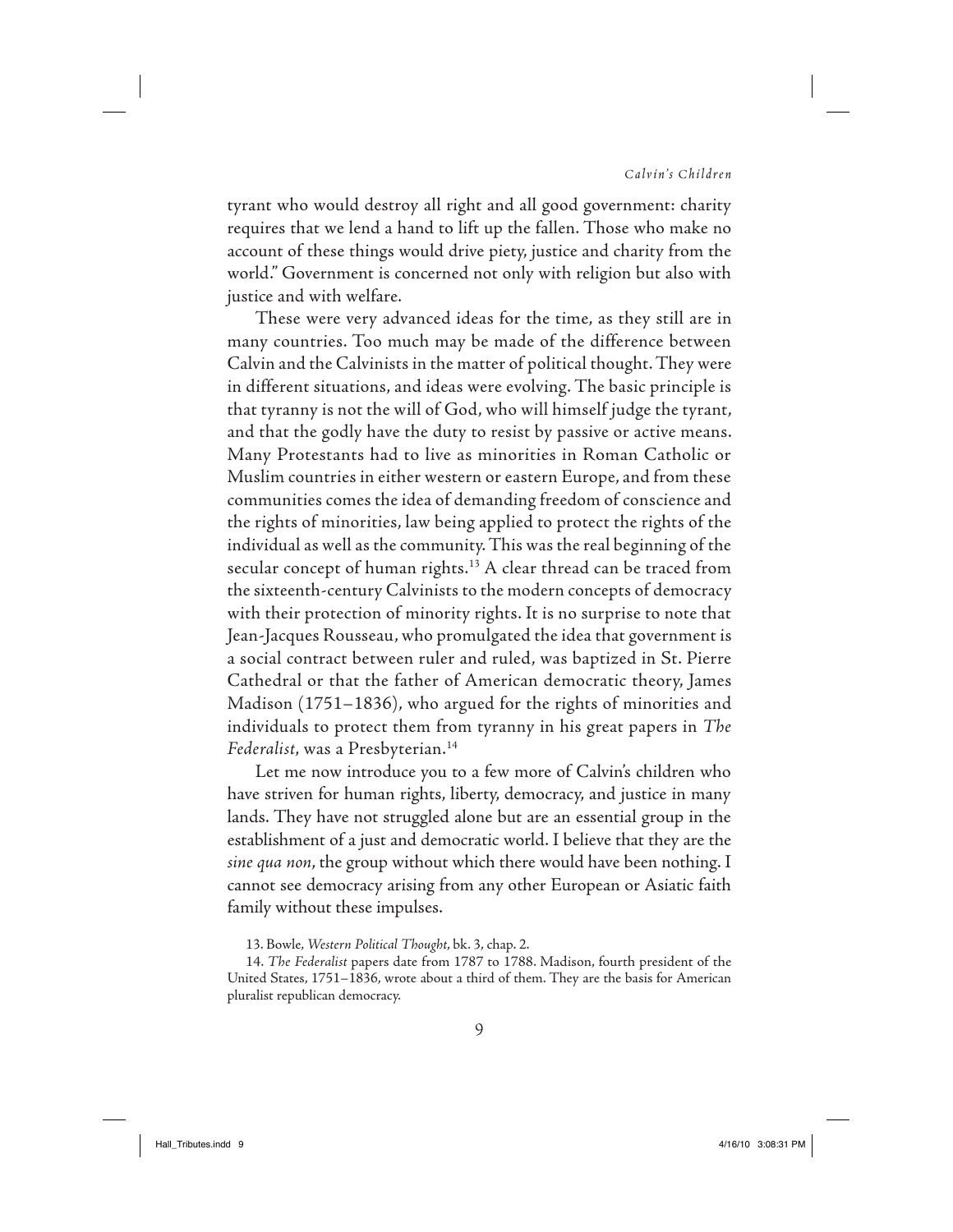## **Education**

I have already noted that a literate population is an essential element for the Calvinist. This leads us to two further developments:  $(1)$  the education of children, and (2) the freedom of the press. When the citizens of Geneva adopted the reform of the church in 1536, they also adopted measures to educate children and care for the poor. Literacy was vital for the industrial and commercial society then developing. In Calvin's time, the college was founded for youth, and this right of education was not confined to the children of the rich; the children of the poor were to be taught and prepared for useful trades—education was not to be bought. $^{15}$ The Genevan Academy was founded in 1559 (now the University of Geneva) for the training of ministers.

This Calvinist concern for education became typical of Reformed bodies everywhere—for example, the founding of Princeton by American Presbyterians and the work of the Czech Calvinist Comenius (1592–1670), one of the first believers in universal education, an idea that he expounded in his Didactica magna. Comenius, who was asked to be the first president of Harvard, also published the Orbis Pictus, a kind of illustrated children's encyclopedia that was the first-ever picture book for children. It is not surprising, either, that the library of the University of Oxford was founded by Sir Thomas Bodley (1545–1613), the Geneva-educated son of one of the translators of the English "Breeches" Bible.

## **Freedom of the Press**

The freedom of the press, which is an essential component of democracy, has no greater exponent than the Calvinist English poet and statesman John Milton (1608–74). In his *Areopagitica*16 he thunders against censorship:"When complaints are freely heard, deeply considered, and

<sup>15.</sup> There are many recent works on life in Calvin's Geneva, but it is still worth reading the section in Richard Henry Tawney, Religio*n and the Rise of Capitalism* (London: Penguin, 1926 [and reprints]).

<sup>16.</sup> John Milton, Areopagitica: A Speech of Mr John Milton for the Liberty of Unlicensed Printing to the Parliament of England (1644). Milton, now remembered as a poet, was foreign secretary to Cromwell's government.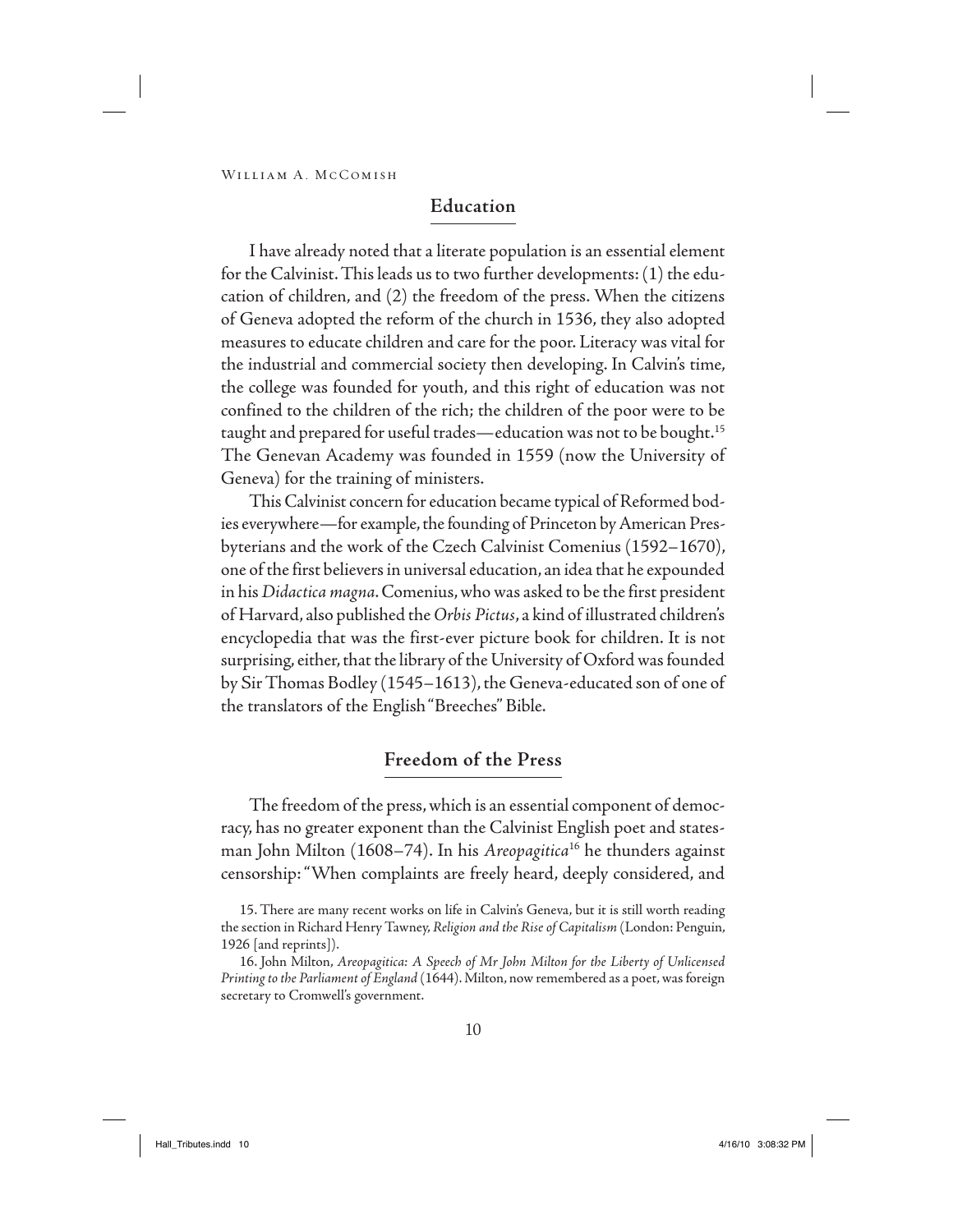speedily reformed, then is the utmost bound of civil liberty attained" and "Where there is much desire to learn, there of necessity will be much arguing, much writing, many opinions; for opinion in good men is but knowledge in the making." Once again I must leave aside a vast amount of material on the relationship between Calvin's children and the freedom of the press, but I wish to mention the role of the Scottish Presbyterian Lord Reith<sup>17</sup> (1889–1971), the founder of the independent British Broadcasting Corporation (the BBC), who courageously defended the independence of that organization against Winston Churchill during the Second World War when Churchill wanted the BBC to become an instrument of government propaganda.

## **Human Rights, Justice, and Democracy**

The number of Calvin's children who have worked for human rights, justice, and democracy is not to be numbered in hundreds or thousands, but in millions,many of them known only to God.Many are unexpected figures, such as the Marquis of Montrose, a Presbyterian elder, who fought brilliantly for Charles I in the seventeenth-century English Civil War. He was a poet and a soldier, but it was he who warned the king not to aim at "absoluteness,"since Charles I believed in the divine right of kings and was no democrat. 18

The United States was also founded on a revolt against tyranny largely carried out by Calvin's children, in no small amount by Irish Presbyterians who had been forced to cross the Atlantic because of religious persecution. The Declaration of Independence is in the handwriting of Charles Thompson, an Irish Presbyterian. It was printed by a second Irish Presbyterian, John Dunlap; it was first read in public by John Nixon; and it was first signed by John Hancock (and subsequently signed by seven others, William Whipple,RobertPayne,ThomasMcKean,Thomas Nelson,MatthewThornton, George Taylor, and Edward Rutledge).<sup>19</sup> Thus, eleven Irish Presbyterians in

<sup>17.</sup>Ian McIntyre, The Expense of Glory: A Life of John Reith (New York: HarperCollins, 1995).

<sup>18.</sup> John Buchan, Montrose (London: Oxford University Press, 1928 [and reprints]).

<sup>19.</sup>William F. Marshall, Ulster Sails West (Belfast: Quota Press, 1943).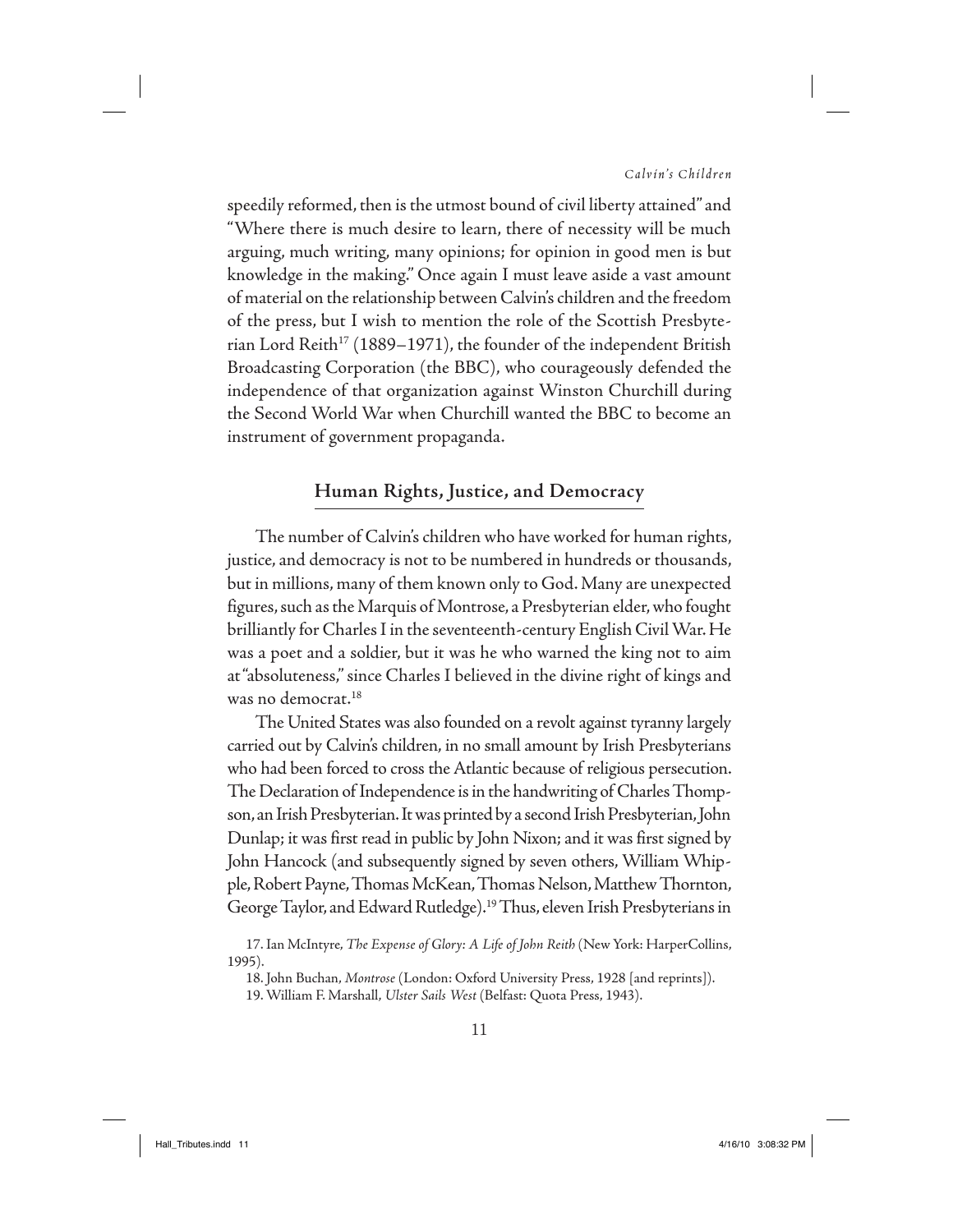all were a dominant force in the establishment of American independence. Although the Geneva of Calvin and Beza was not a particularly liberal environment as seen from the twenty-first century rather than the brutal sixteenth, the ideas to which it gave rise have changed the face of the world.

This love of liberty has not diminished with the passing years. In the Second World War, the elderly and aristocratic president of the French Reformed Church, Marc Boegner (1881–1970),<sup>20</sup> denounced the treatment of theJews, political prisoners, and imprisoned Protestant ministers to the heads of the Nazi puppet governmentin France,Petain and Laval not by letter or by declaration but by personal interviews in which his courage put him in great danger. It was typical of the man that he later denounced French brutality in Algeria during the independence struggle in that country. Another figure from the same period was Willem Visser't Hooft (1900–1985), the Dutch Protestant founder of the World Council of Churches, who was very active in the resistance movement against the occupation of Holland. <sup>21</sup> Notably, a plaque in St. Pierre commemorates the first ecumenical service in western Europe after the war, in 1946.The preacher was the famous German pastor Martin Niemöller, just released from one of Hitler's concentration camps.

## **More Opponents of Tyranny**

The turbulent years since 1945 have produced many opponents of tyranny inspired by Genevan ideals."Sam"Ratulangi (1890–1949),Indonesian national independence hero and fervent Protestant, was a doctor of science from Switzerland. He returned to his country and obliged the colonial government to abolish forced laborin his home province of Minahasa. Involved in the independence movement, he died in a prison camp. $^\mathrm{22}$ 

20. There is a biography on the Web site of the Académie française. See also his own works L'Evangile et le racisme (Paris, 1939) and Le Problème de l'unité chretienne (Paris: Je sers, 1947), among others.

21.Willem A. Visser't Hooft, Memoirs, 2nd ed. (Geneva: WCC Publications, 1987).

22. Samuel Ratulangi, Indonesia in den Pacific (Surabaya 1937); C.P.F. Luhulima, Ekonomi Politik Asia Pacifik (Jakarta, 2004). See also the article on Ratulangi as national independence hero,"Dr G.S.S.Y. Ratulangi 1890–1949," available on the Web site of the Information Department of the Republic of Indonesia.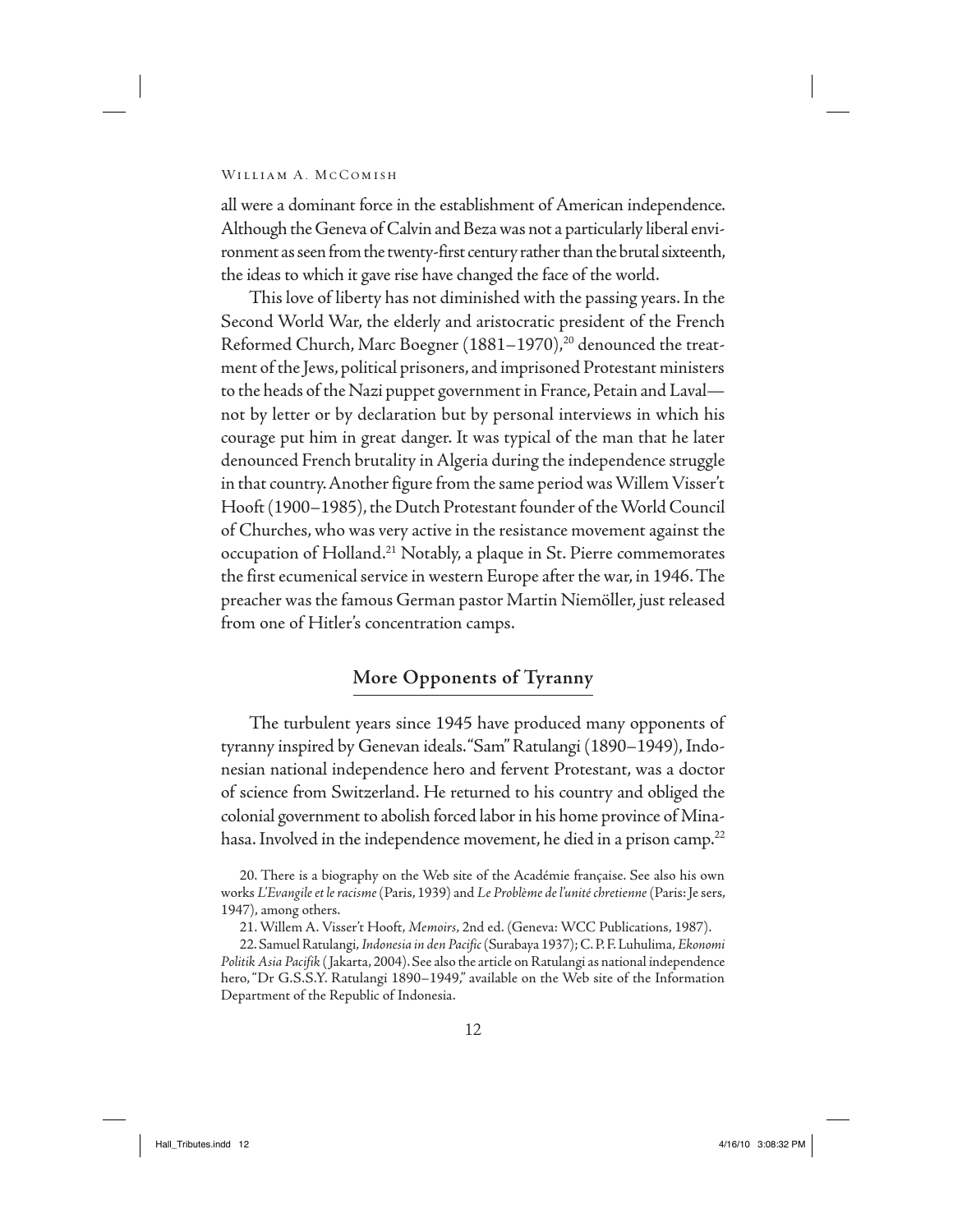Dr. Chun Ming Kao, the general secretary of the Presbyterian Church of Taiwan, spent seven years in prison for refusing to give the names of his friends after the Kaohsiung incident of 1979 when a Human Rights Day rally was brutally dispersed by the then military government of that island. $^{23}$ The brothers Allen and John Foster Dulles, both Presbyterian elders, served their country in the Cold War, Allen as head of the CIA and John Foster as Secretary of State (1953–59), when it was believed that democracy was in great danger. John Foster was very active in the church, a founder of the Federal Council of Churches and the World Council of Churches.<sup>24</sup>

General Fidel Ramos (born 1928) of the Philippines, another Protestant, became president of his country.When the vast People Power Revolution broke out to oust Ferdinand Marcos in 1986, Ramos not only refused to use the army to crush the demonstrators for democracy, but went over to their side. As president he did much to bring in protection for Philippine migrant workers, of whom there are millions throughout the world. <sup>25</sup> Byers Naudé (1915–2004) was a distinguished minister of the South African Dutch Reformed Church. From a very conservative background he came to feel a tension between his Christian,Calvinist faith and the political reality of his country. He resigned from his post after the Sharpeville Massacre of 1960 and denounced apartheid, saying that he believed the authority of God came before the authority of man. He was one of the leaders who advocated civil rights for all and democracy, and one of those who negotiated the ending of the apartheid system. He was nominated for a Nobel Peace Prize.<sup>26</sup>

## **Individual Responsibility**

The Calvinist teaching of individual responsibility has inexorably led Calvinists to promote and defend human rights. This has been, and in many cases still is, a long, slow process. In the seventeenth century,

23. C.M. Kao, The Path to the Cross (Taipei, 2001). See also his speech to the General Council of the World Council of Reformed Churches at Seoul 1989, "The Lord Turned My Grief to Joy."

24.Richard H.Immerman,John Foster Dulles: Piety, Pragmatism, and Powerin U.S. Foreign Policy (Lanham, MD: SR Books, 1998).

25. Bryan Johnson, Four Days of Courage (New York: Free Press, 1987).

26. B. Lugan, Ces français qui ont fait l'Afrique du Sud; International Commission of Jurists, The Trial of Byers Naudé (Geneva, 1975) (Nobel Peace Prize nominations).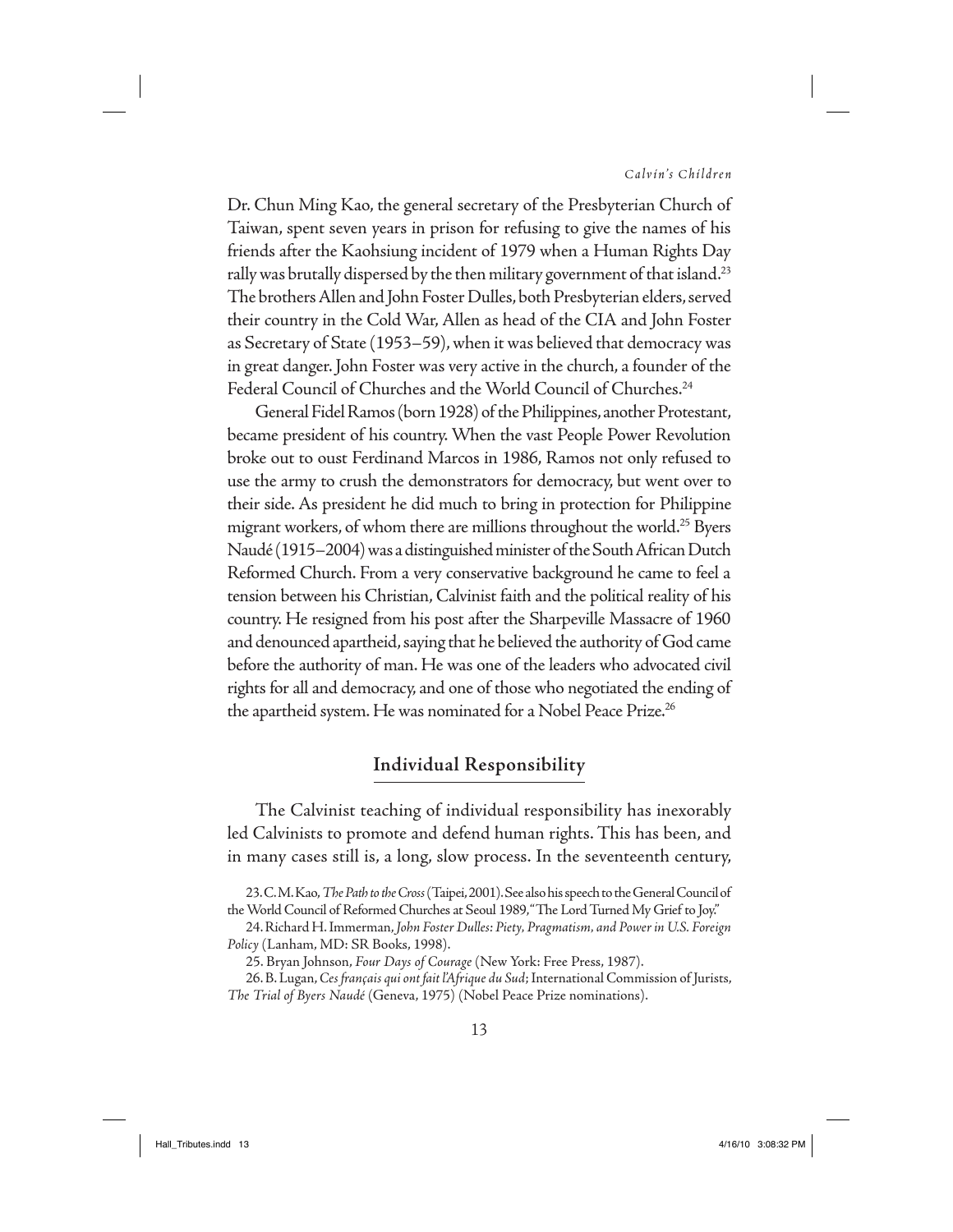Dutch Protestants could see no incompatibility between their faith and the slave trade, and there is at least one Dutch Protestant church beside a slave dungeon on the coast of Ghana.The human nature of black people was not universally accepted. But by the eighteenth century, much had changed, and an Irish Presbyterian,Thomas McCabe,was ableto prevent the setting up of a slave-trade company in Belfast.<sup>27</sup>

In the nineteenth century, the Scottish explorer and Presbyterian missionary David Livingstone<sup>28</sup> was a well-known opponent of the slave trade, while in the United States, another Presbyterian, this time of Irish extraction, Horace Greeley<sup>29</sup> (1811–82), founder of the New York Tribune, was also an opponent of slavery. He fought the Fugitive Slave Law of 1850 and condemned other social evils, such as drink, gambling, and prostitution. Another group that became Protestant in the tens of thousands in the twentieth century and who were not, at one time, considered human beings were Europe's Gypsies. Hundreds of thousands of them were gassed in Hitler's concentration camps, and it was in these frightful places that Protestant pastors, imprisoned with them, spoke of the love of God. In their surprise and joy at this good news, they converted, and thousands of Gypsies are now members of the Evangelical Reformed Church of France.

## **Humanitarianism**

The nineteenth and the twentieth centuries have seen many of Calvin's children striving for peace, justice, and humanitarianism. Henry Dunant $^{\text{30}}$ 

27. Robert M. Young, Historical Notices of Old Belfast and Its Vicinity (Whitefish, MT: Kessinger Publishing, 2007).

28.The Livingstone archives are in the library of the University of Glasgow. Lionized by Victorian society,Livingstonewas a failure as a missionary but very influential in the matter of the slave trade. For a general history that includes much Reformed and Presbyterian material, see Stephen Neill, A History of Christian Missions (New York: Penguin Books, 1964).

29. See Horace Greeley, The American Conflict (Chicago: G. & C.W. Sherwood, 1864– 66), and Recollections of a Busy Life (New York: J. B. Ford & Co., 1868); see also Glyndon G. Van Dusen, Horace Greeley: Nineteenth-Century Crusader (Philadelphia: University of Pennsylvania Press, 1953).

30. See Dunant's own book on the Battle of Solferino, the publications of the International Red Cross, and the Henry Dunant Institute, in Geneva. There is a museum at Heiden, in Switzerland.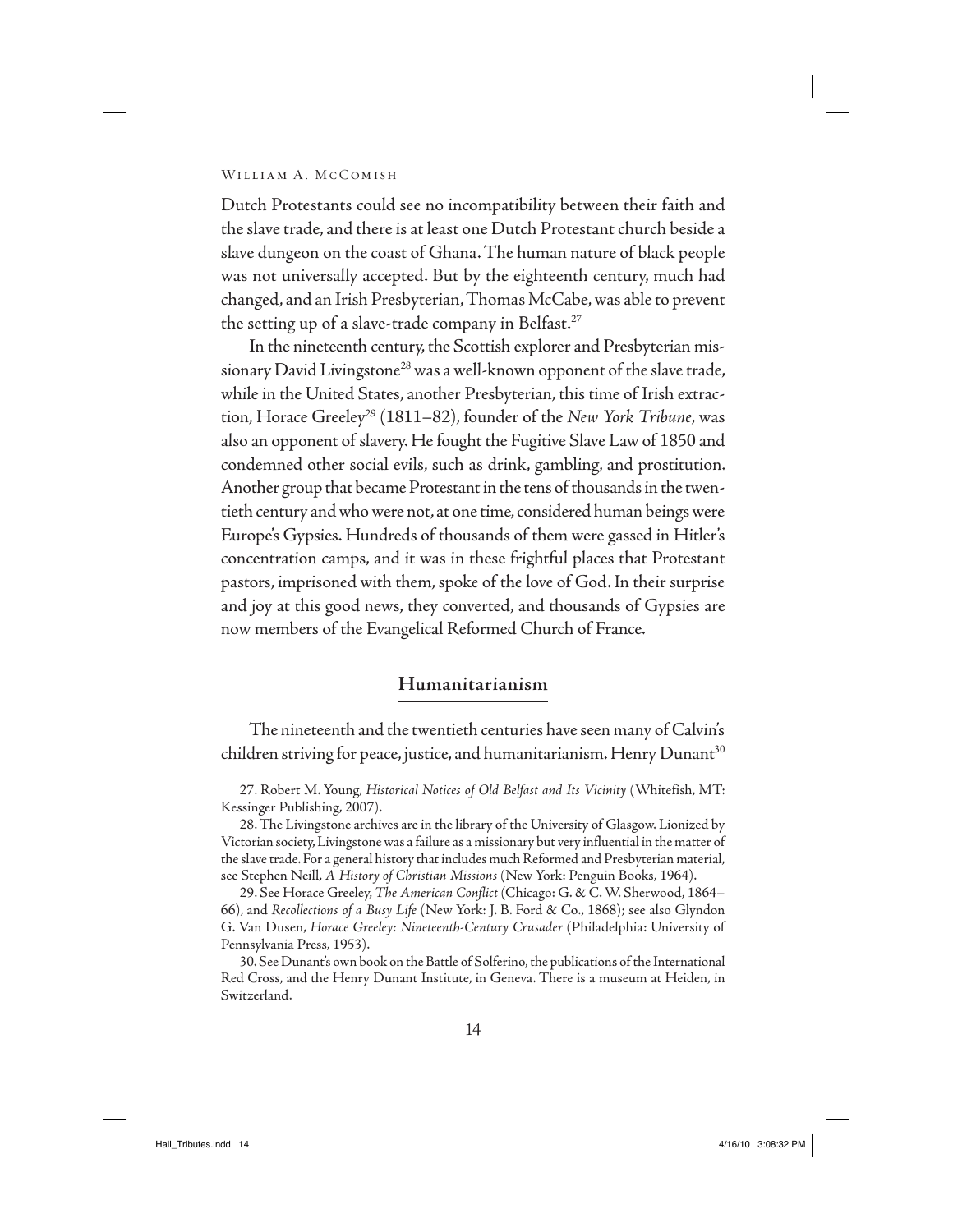(1828–1910) was the founder of the International Red Cross (he also founded the YMCA!). The Red Cross is the archetypal Genevan Protestant institution: efficient, dedicated, and neutral. In the mid-nineteenth century the first modern wars were fought with machine guns and barbed wire. Dunant decided to take action after seeing the slaughter at the battle of Solferino in Italy. The organization was set up in Geneva in the year that the battle of Shiloh was fought in the American Civil War.The International Red Cross is a secular organization that employs people without any religious discrimination, but it retains close personal and financial linksto the French-language Protestantismof Switzerland.Many young Protestant Swiss work for this organization.This has always been the case. They are far too many to discuss here, but one representative figure might be Dr. Marcel Junod $31$  (1904–61). Born into a family of Protestant ministers in Neuchâtel, he was the first foreign doctor to go to Hiroshima after the nuclear attack. Thanks to the International Red Cross, he arrived with several tons of medical supplies.

Woodrow Wilson<sup>32</sup> (1856–1924), another child of a Presbyterian minister, was instrumental in setting up the League of Nations after the First World War, in the hope that it might prevent future armed conflicts. It was a noble endeavor that foundered in the rising fascist movements of the thirties. But Wilson revealed his roots when he located its headquarters in Geneva, now the European center of the United Nations and some two hundred other international organizations.

Dunant and Wilson are well-known historical figures, but as I have said before, there is a vast cloud of Calvinist witnesses, some little known.

Let me conclude this long section by drawing your attention to an American Presbyterian missionary in China, Wilson Plumer Mills. He was in Nanking (Nanjing) when it was taken and sacked by the Japanese in 1937. Some two hundred fifty thousand to three hundred fifty thousand people were killed and at least eighty thousand women raped, many in frightful circumstances. Mills was instrumental in setting

<sup>31.</sup> P. Junod, Le troisième combattant (1947; repr., ICRC, 1989); Temoin d'Hiroshima (Jussy, 2004).

<sup>32.</sup>There is a standard biography of Wilson in several volumes by Arthur Stanley Link. Wilson's Messages and Papers have been published, and there is a Woodrow Wilson Presidential Library.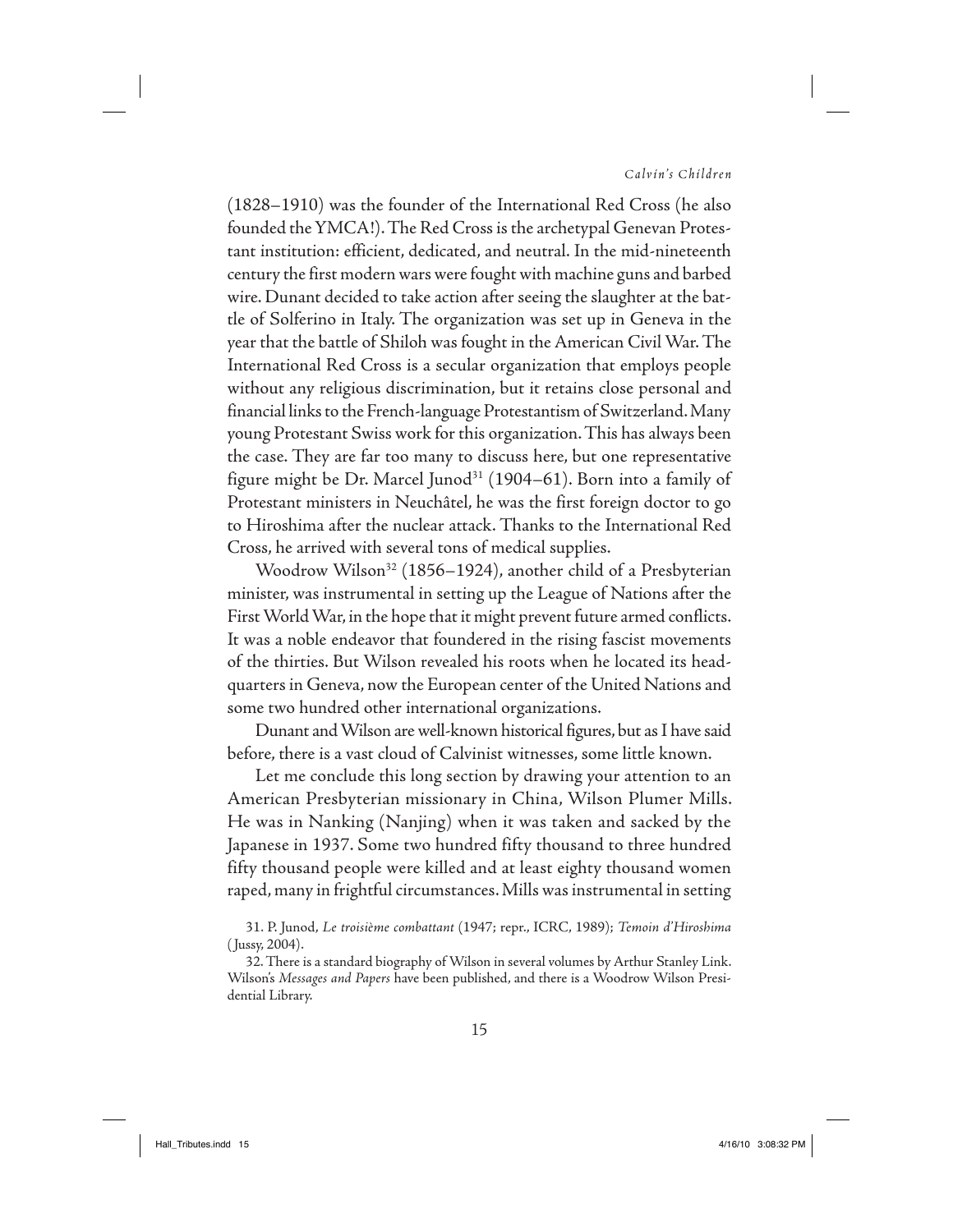up a safety zone for civilians in the city, a zone that eventually held two hundred thousand people and offered some security in the midst of rape, arson, torture, massacre, and pillage. <sup>33</sup> Calvin's children have gone far, and accomplished much.

## **All Areas of Human Endeavor**

Calvin's children have been active in all fields of human endeavor. I have no time to treat all aspects in this chapter, which features little about preaching or missionary work, about church organization and history, about science, medicine, women's issues, or philosophy. That all these aspects merit attention is evident. In astronomy, for instance, it is fascinating to note that the library of the Genevan Academy contained modern works on astronomy at a time when the Roman Catholics were silencing Galileo and the Lutherans persecuting Kepler.<sup>34</sup>

I wish to draw your attention to one subject that is frequently mentioned as a Calvinist specificity: finance and economics. Since Max Weber's Die Protestantische Ethik in 1903, and R. H. Tawney's Religion and the Rise of Capitalism in 1926,<sup>35</sup> it has been accepted that there is a strong link between the Genevan Reformation and the beginning of modern capitalism. There is no reason to doubt this. Calvinism is the only major faith that grew in the early modern period of European history, when the industrialists, traders, and bankers were beginning to take control of the cities. Calvin himself had no very developed economic system to offer, but in practice his city protected the poor and was suspicious of excessive wealth.

What was really revolutionary was Calvin's attitude to credit. The practice of lending money for a rate of interest no more bothered Calvin

33. Iris Chang, The Rape of Nanking: The Forgotten Holocaust of World War II (New York: Penguin Books, 1998). See also the published diaries of John Rabe, The Good German of Nanking, ed. E. Wickert, trans. J. E. Woods (New York: Little, Brown and Company, 1998).

34. McComish, The Epigones, 209ff.

35.See note 15.MaxWeber,"Die Protestantische Ethik und der Geist des Kapitalismus," in Archiv für Socialwissenschaft und Sozialpolitik 20 (1905); E.Troeltsch, Die Sociallehren der christlichen Kirchen (1911).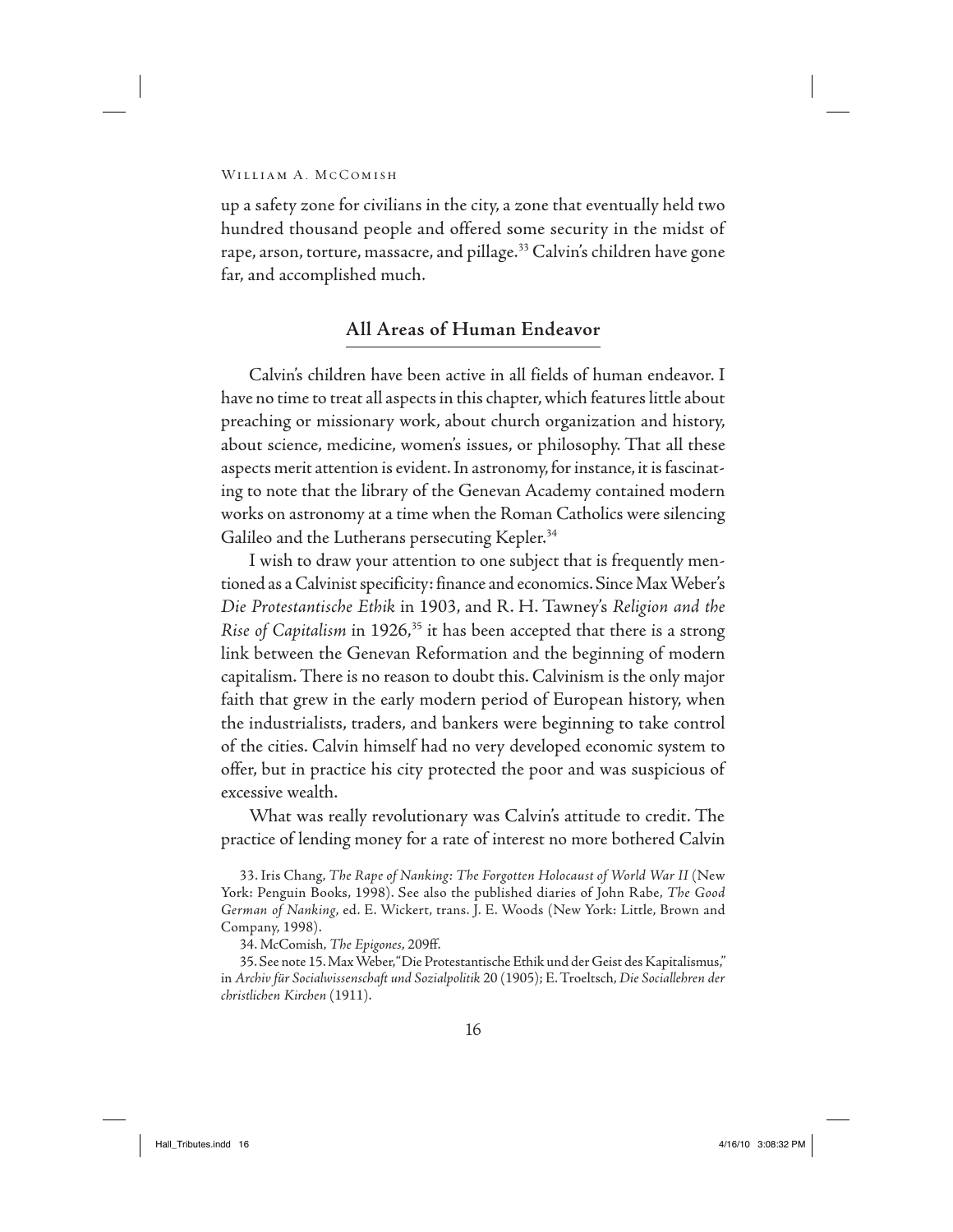than would the hire of a house or a field for rent. But this practice was revolutionary at the time. The lending of money for interest, called usury, was denounced by the Roman Catholic Church at several councils, one of which ordered the exclusion from the sacraments for usurers, claimed that their wills were invalid, and forbade their burial in sacred ground. There must have been a limited application of these rules as well as a lot of hypocrisy—even Notre Dame in Paris was built in this way. Once again it was a matter of bad Bible translation based on one of the many mistranslations of the Vulgate, in this case a text from St. Luke. Yet Aristotle was also quoted as being against usury, and Thomas Aquinas wrote against it. Calvin could find nothing against it in Scripture. He never mentions the subject in the Institutes. <sup>36</sup> The Jews were allowed to take interest payments from the time of the Lateran Council in 1215, and the early Protestants did so without any problem. This was one reason why the Protestants controlled the financing of the printing industry. Among Calvin's followers were book publishers such as Estienne, and Protestant works were printed and sold in vastly greater numbers than those of their opponents.

Usury also led to a great development of banking.In the Renaissance, the Italian city-states were Europe's bankers. Then the bishop of the important banking city of Lucca converted to Protestantism and, in turn,converted the leading banking families.Peter Martyr Vermigli (1500–1562) was a notable theologian, and his"Commonplaces" were an important source for Calvin's I*nstitutes*.<sup>37</sup> These Luccan families came to Geneva and founded the Genevan banking industry. Many of their descendants are still among us, and they have produced many theologians—Turrettini, Diodati, Micheli, Burlamachi, Calandrini—to be joined by other Italian Protestants from farther south, the Fatio family and the Lombards. They were joined by French Huguenot bankers in 1685, when Louis XIV

<sup>36.</sup> See note 8. William A. McComish,"Between Greed and Charity: A Religious Perspective on Our Relationship with Money,"Revue Economique et Sociale (Lausanne) vol. 66, décembre 2008.

<sup>37.</sup> See the McNeill/Battles edition of the Institutes. They trace more than four hundred correlations between Vermigli and Calvin's text. A current edition of his works is forthcoming. There are biographies by Schlosser (1809) and Schmidt (1858). See article in the Dictionary of National Biography. See also the Peter Martyr library at Truman State University Press.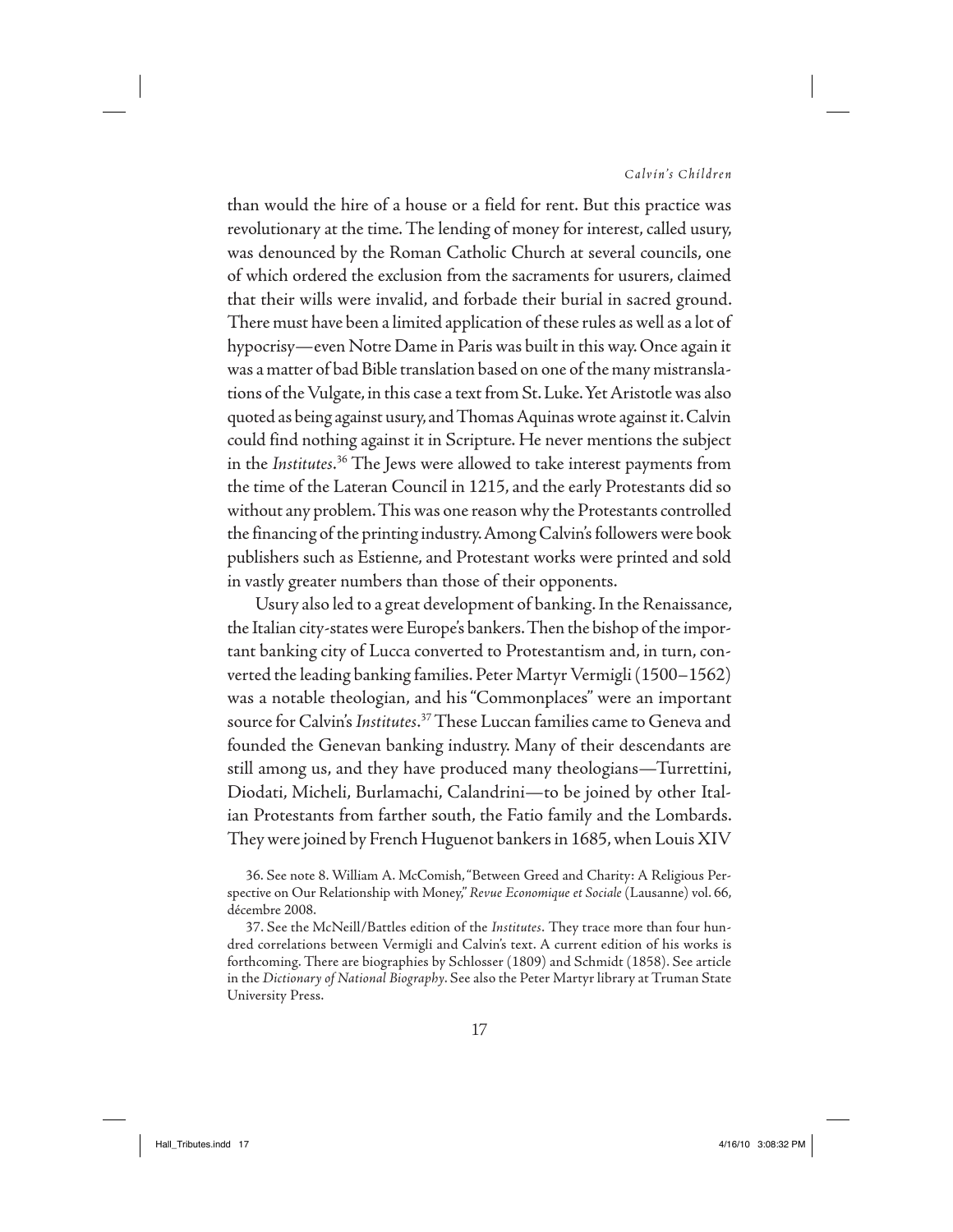revoked the Edict of Nantes and the best part of the French Protestants chose exile rather than conversion.

It was often said that the Genevan bankers were not necessarily more competent than others, but that they were more honest. In the light of recent financial scandal, I believe that we should encourage a swift return to theCalvinist virtues of thrift, integrity, and hardwork.There areso many Protestant bankers in the history of Europe and America that it is hard to single one out, but I might mention Andrew W. Mellon<sup>38</sup> (1855–1937), the forty-ninth Secretary of the Treasury of the United States, the owner of his own bank from the age of twenty-seven, and the founder of Gulf Oil and ALCOA. He gave away vast sums of money for charity and his art collection to create the National Gallery in Washington, DC.

## **Women**

This chapter has concentrated on men, and it would be false to imagine that Protestant women have been anything other than equal partners in the struggle to reveal Christ to the world. Not enough of them have been celebrated in this article, but I would like to mention two courageous women whose faith, integrity, and courage are typical of millions of their sisters and should be an inspiration to millions of others.

It sometimes surprises visitors to discover a Portuguese chapel in St. Pierre Cathedral, but this chapel was the tomb of Princess Emilie of Nassau (1569–1629), daughter of William the Silent, who married a Portuguese prince. Refusing to renounce her Protestant faith, she deserted her husband and went into exile in Geneva, preferring uncertainty to wealth and comfort. 39

One French Protestant heroine is Marie Durand, whose brother was a minister. Arrested for her faith at the age of fifteen in 1730, she was imprisoned in the Tower of Constance at Aigues Mortes in the south of

<sup>38.</sup> See his own Taxation: The People's Business (New York: Macmillan, 1924) and the biography by David Cannadine, Mellon: An American Life (New York: Vintage, 2008). The Andrew W. Mellon Foundation and the U.S. Treasury archives are also worth exploring.

<sup>39.</sup> M. F.Alves de Azevedo, Suiçasimbolo de civilizaçao progresso e cultura (Lisbon, 1970); C. V.Wedgwood, William the Silent (New Haven: Yale University Press, 1944).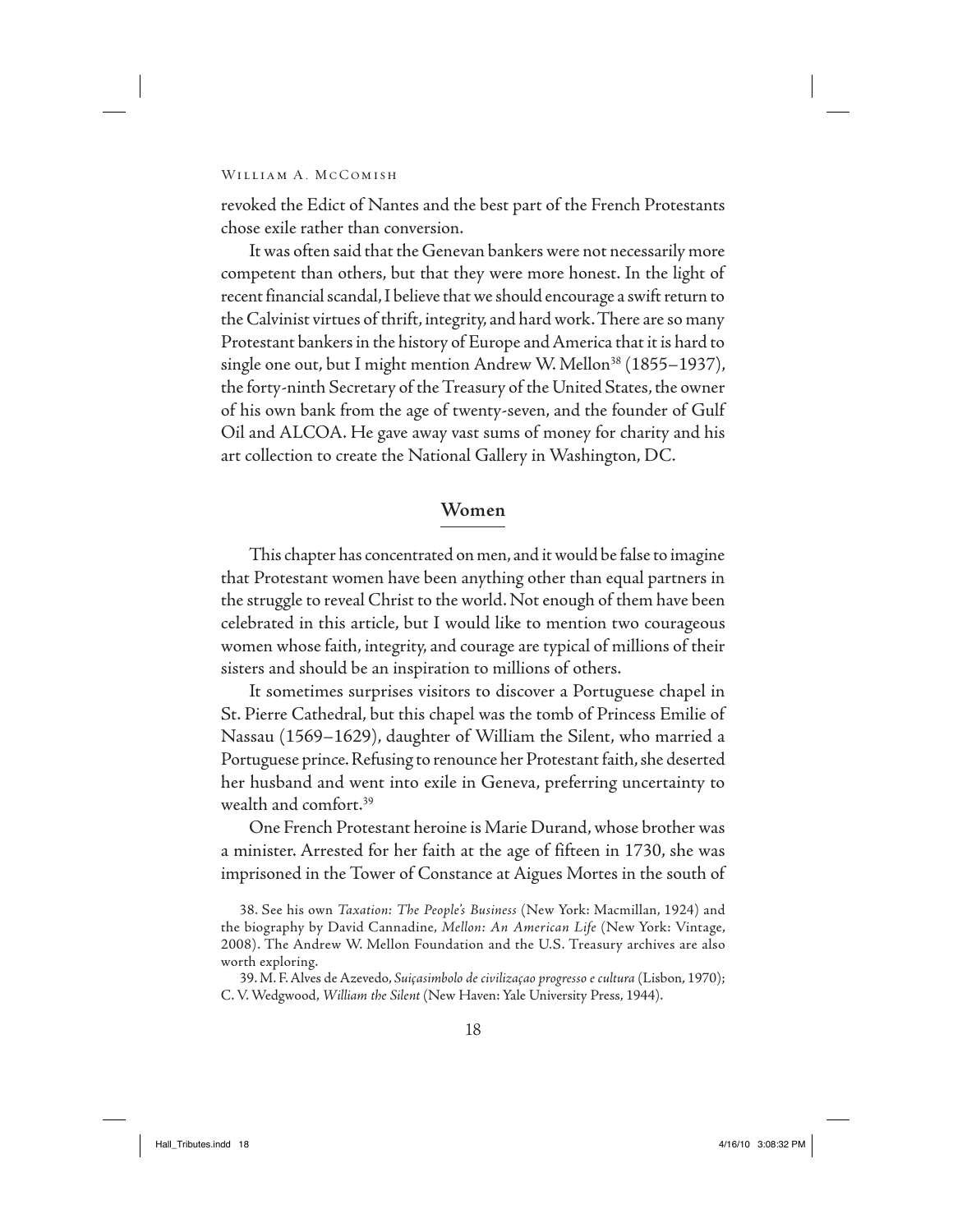France. She needed to say only one word, to abjure her Protestant faith, but this she refused to do, and so she remained in the tower for thirty-seven years. The word resister, which she carved into the stone of her prison, gave a particular meaning to the word resistance as it related to the French *resistance* to the German occupation of their country. $^{40}$ 

## **Conclusion**

I am now coming toward the end of this essay.I have used the terms Reformed,Calvinist, and Presbyterian as alternatives.Yet not all of Calvin's children would have used any of these terms about themselves. The modern world owes such a vast debt to Calvin and his children that the influence is pervasive and universal. Some Calvinists have even belonged to other faith families. An Archbishop of Canterbury, George Abbot $41$ (1562–1633), sent a delegation to the Synod of Dort, which had no delegation from the Presbyterian Church of Scotland. Another is Cyril Lucaris, <sup>42</sup> Patriarch of Constantinople, who published Calvinist confessions of faith in 1633 and 1645!

Calvin's children can be counted in millions, and they have changed the world. They have been an influence for good, and they have evolved with their times. It is immensely important to tell the world who we are and from where we come, and to teach our own people so that they may become more confident in facing the future, sure in the knowledge of Calvinist honesty, courage, integrity, faith, and devotion in the past.

The history of Calvinism is not only a history of theology and religious institutions. It is above all a history of the transformation of people's lives, faith, and behavior. It is people's history. It is time that this great story was told to all our own people—and to the world. The lives of Calvin's

<sup>40.</sup> Bulletin de la Société de l'histoire du Protestantisme français, passim, but especially the 1968 anniversary edition. See also the Web site of the Musée du desert.

<sup>41.</sup> Paul A. Welsby, George Abbot, the Unwanted Archbishop (London: SPCK, 1962); RichardA.Christophers,George Abbot, Archbishop of Canterbury, 1562–1633: A Bibliography (Charlottesville, VA: University Press of Virginia, 1966).

<sup>42.</sup> These confessions of faith have caused concern among Orthodox Church theologians. See Sir Steven Runciman, The Great Church in Captivity (Cambridge: Cambridge University Press, 1986).